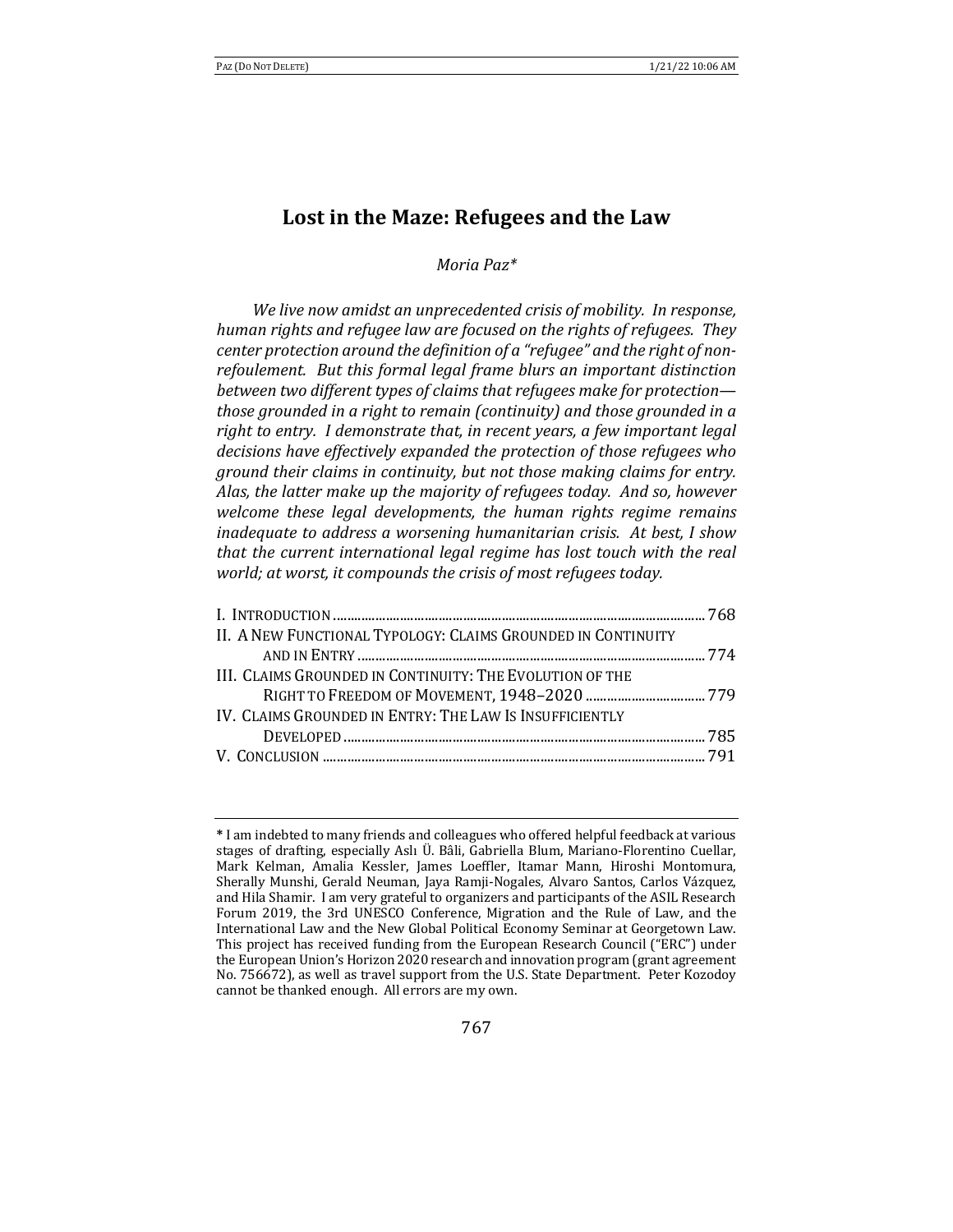### I. INTRODUCTION

At the end of 2020, the United Nations Human Rights Council ("UNHRC") estimated that about 80 million people were displaced (roughly equal to the population of Germany or Iran) and 26.4 million were refugees (approximately the population of Taiwan or New Zealand). $<sup>1</sup>$  They are on the run. Women and men struggle along roads,</sup> children wade through ocean surf, and the elderly trudge across the desert. In the face of this massive crisis of mobility and displacementthe largest in recorded history<sup>2</sup>—the practitioners of human rights and refugee law have sharpened their focus on *rights* as the solution.<sup>3</sup> Much hinges on the legal definition of a refugee,<sup>4</sup> and on the idea of "returning."<sup>5</sup> Under human rights law, refugees bear rights to return to their "own country" without being persecuted there, $6$  while under refugee law they enjoy rights not to be forced to return to their "own country" (non-refoulement)<sup>7</sup> if they risk persecution.<sup>8</sup> These returns

<sup>3</sup> See generally RECONCEIVING INTERNATIONAL REFUGEE LAW (James C. Hathaway ed., 1997) (discussing, inter alia, states of reception's legal obligation to provide refugees some form of durable protection where safe repatriation is impossible).

<sup>4</sup> Vincent Chetail, *Are Refugee Rights Human Rights? An Unorthodox Questioning of the Relations Between Refugee Law and Human Rights Law, in* HUMAN RIGHTS AND IMMIGRATION 19, 23-24 (Ruth Rubio-Marin ed., 2014) (citing U.N. Ad Hoc Comm. on Statelessness & Related Problems, U.N. Doc. E/AC.32/SR.2 (Jan. 26, 1950) (statement of Mr. Leslie of Canada)).

<sup>5</sup> Some of the other guiding principles of human rights law include nondiscrimination, prevention of arbitrary detention, right to family life and the best interests of the child, and prohibition of collective expulsion. Refugee law, in turn, envisions in addition to return two other paths: resettlement, and domestic integration.

 $6$  Importantly, this return to "own country" right is applicable to all humans. G.A. Res. 217 (III) A, art. 13, Universal Declaration of Human Rights (Dec. 10, 1948) [hereinafter UDHR]; International Covenant on Civil and Political Rights, art. 12, Dec. 16, 1966, 999 U.N.T.S. 172 [hereinafter ICCPR]; Organization of African Unity, African Charter on Human and Peoples' Rights, art. 12, June 27, 1981, 1520 U.N.T.S. 218 [hereinafter African Charter].

 $7$  Final Act and Convention Relating to the Status of Refugees, art. 33, July 25, 1951, 189 U.N.T.S. 137 [hereinafter Refugee Convention].

<sup>8</sup> *Id.*; African Charter, *supra* note 6, at art. 12. Most general human rights treaties have been construed by their respective treaty bodies as inferring an implicit prohibition of refoulement, which derives from the general prohibition of torture and inhuman and degrading treatment. See Soering v. United Kingdom, App. No. 14038/88, 161 Eur. Ct. H.R. 1, 27 (1989); U.N. Secretariat, Compilation of General Comments and General Recommendations Adopted By Human Rights Treaty Bodies, Note by the

<sup>&</sup>lt;sup>1</sup> *Refugee Data Finder*, UNHCR: THE UN REFUGEE AGENCY, https://www.unhcr.org/ refugee-statistics/ (last updated Nov. 10, 2021). Obviously, this crisis is not new. Stephen H. Legomsky, An Asylum Seeker's Bill of Rights in a Non-Utopian World, 14 GEO. IMMIGR. L.J. 619, 619 (2000) ("It is becoming trite to observe that in recent years few issues have been as wrenching or as intractable as the refugee crisis.").

<sup>&</sup>lt;sup>2</sup> *Figures at a Glance*, UNHCR: THE UN REFUGEE AGENCY (June 18, 2021), https:// www.unhcr.org/en-us/figures-at-a-glance.html.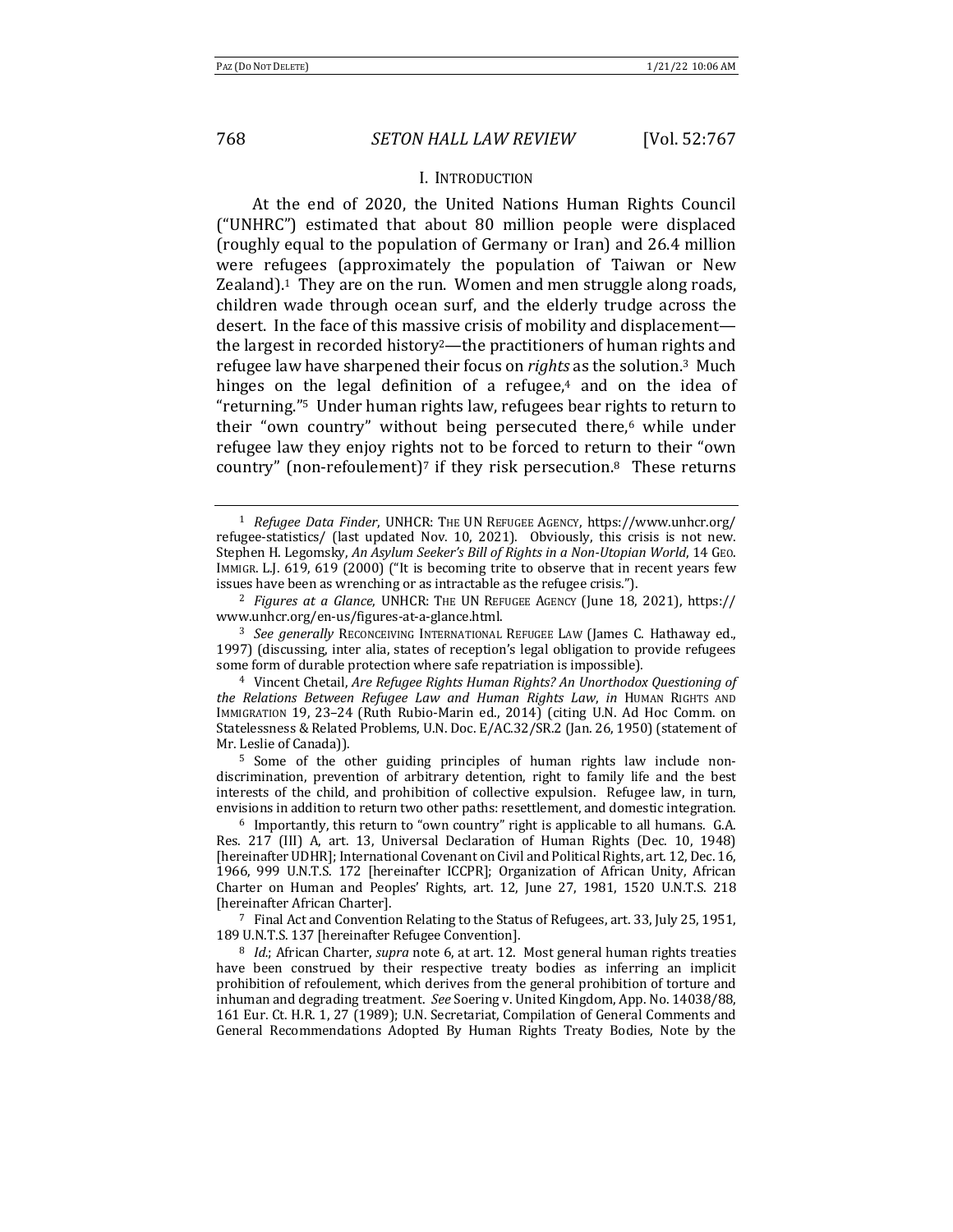are stacked: refugee law comes into play only after the state of origin has failed to fulfill its human rights duties toward its citizens.<sup>9</sup> Important scholarship challenges the narrowness and incompleteness of this rights approach under human rights and refugee law, suggesting expanded definitions for refugees<sup>10</sup> and the development of new rights for their protection.<sup>11</sup>

<sup>9</sup> HATHAWAY, *supra* note 3, at 5 (Refugee law appears as "a remedial or palliative branch of human rights law."); Chetail, *supra* note 4, at 70 ("[C]ompared to human rights law, the Geneva Convention has much more to receive than to give."). On the development of the *non-refoulement* obligation in human rights law territorially, see generally JANE MCADAM, COMPLEMENTARY PROTECTION IN INTERNATIONAL REFUGEE LAW (2007) and the sources cited therein. See also Chetail, *supra* note 4, at 23-24, n.22 (citing U.N. GAOR, 21st mtg. at 13, U.N. Doc.  $A/CONF.2/SR.21$  (Nov. 26, 1951); James C. Hathaway & R. Alexander Neve, *Making International Refugee Law Relevant Again: A Proposal for Collectivized and Solution-Oriented Protection*, 10 HARV. HUM. RTS. J. 115, 160 (1997).

 $10$  For example, scholars have suggested the need to expand the definition of refugees to include those impacted by climate change. See Bill Frelick, *It Is Time to Change the Definition of Refugee*, HUM. RTS. WATCH (Jan. 28, 2020, 9:00 AM), https:// www.hrw.org/news/2020/01/28/it-time-change-definition-refugee. See, e.g., OXFORD HANDBOOK OF INTERNATIONAL REFUGEE LAW (Cathryn Costello, Michelle Foster & Jane McAdam eds.,  $2021$  for a general discussion on the scope of the definition of refugee; Guy S. Goodwin-Gill, *The International Law of Refugee Protection*, in THE OXFORD HANDBOOK OF REFUGEE AND FORCED MIGRATION STUDIES 44-45 (Elena Fiddian-Qasmiyeh et al. eds., 2014); Isabelle R. Gunning, *Expanding the International Definition of Refugee: A Multicultural View*, 13 FORDHAM INT'L L.J. 35 (1989); MICHAEL DUMMETT, ON IMMIGRATION AND REFUGEES 37 (2001) ("The qualification laid down by the Convention for being entitled to claim asylum is too restrictive ....").

<sup>11</sup> See E. Tendayi Achiume, Syria, Cost-Sharing, and the Responsibility to Protect *Refugees*, 100 MINN. L. REV. 687, 746 (2015) (discussing a new, *non-coercive* use of the existing international doctrine of the responsibility to protect ("RtoP") to facilitate international refugee cost-sharing); Joseph Blocher & Mitu Gulati, *Competing for Refugees: A Market-Based Solution to a Humanitarian Crisis*, 48 COLUM. HUM. RTS. L. REV. 53 (2016). For more on how the desire to treat migration in economic terms interacts with other developments in immigration policy, see *CATHERINE DAUVERGNE*, THE NEW POLITICS OF IMMIGRATION AND THE END OF SETTLER SOCIETIES (2016). For the shortcomings of the existing system of refugee protection and potential alternatives, see generally, OXFORD HANDBOOK OF INTERNATIONAL REFUGEE LAW (Cathryn Costello, Michelle Foster & Jane McAdam eds., 2021). Another body of work goes the opposite route, focusing not on the narrowness of the rights-based system of refugee protection, but rather on the "dark side" of its progressive expansion in terms of both definitions of who is entitled to refugee-law protection and the development of complementary protection in human rights law. See, e.g., Ralph Wilde, *The Unintended Consequences of Expanding Migrant Rights Protections*, 111 AJIL UNBOUND 487 (2017). For a discussion of human rights more generally, see Ralph Wilde, *The Extraterritorial Application of International Human Rights Law on Civil and Political Rights, in ROUTLEDGE HANDBOOK OF INTERNATIONAL HUMAN* 

Secretariat, Art. 7, General Comment 20, Hum. Rts. Comm., HRI/GEN/1/Rev.9, ¶ 2 (Vol. I) (1992); U.N. Comm. on the Rts. of the Child, General Comment No. 6: Treatment of Unaccompanied and Separated Children Outside Their Country of Origin,  $\P$  16–27, U.N. Doc. CRC/GC/2005/6 (Sept. 1, 2005). At the same time, the cessation clause, Article 1C of the Refugee Convention, creates a right of return to one's own country. See U.N. High Comm'r for Refugees, The Cessation Clauses: Guidelines on Their Application (Apr. 26, 1999).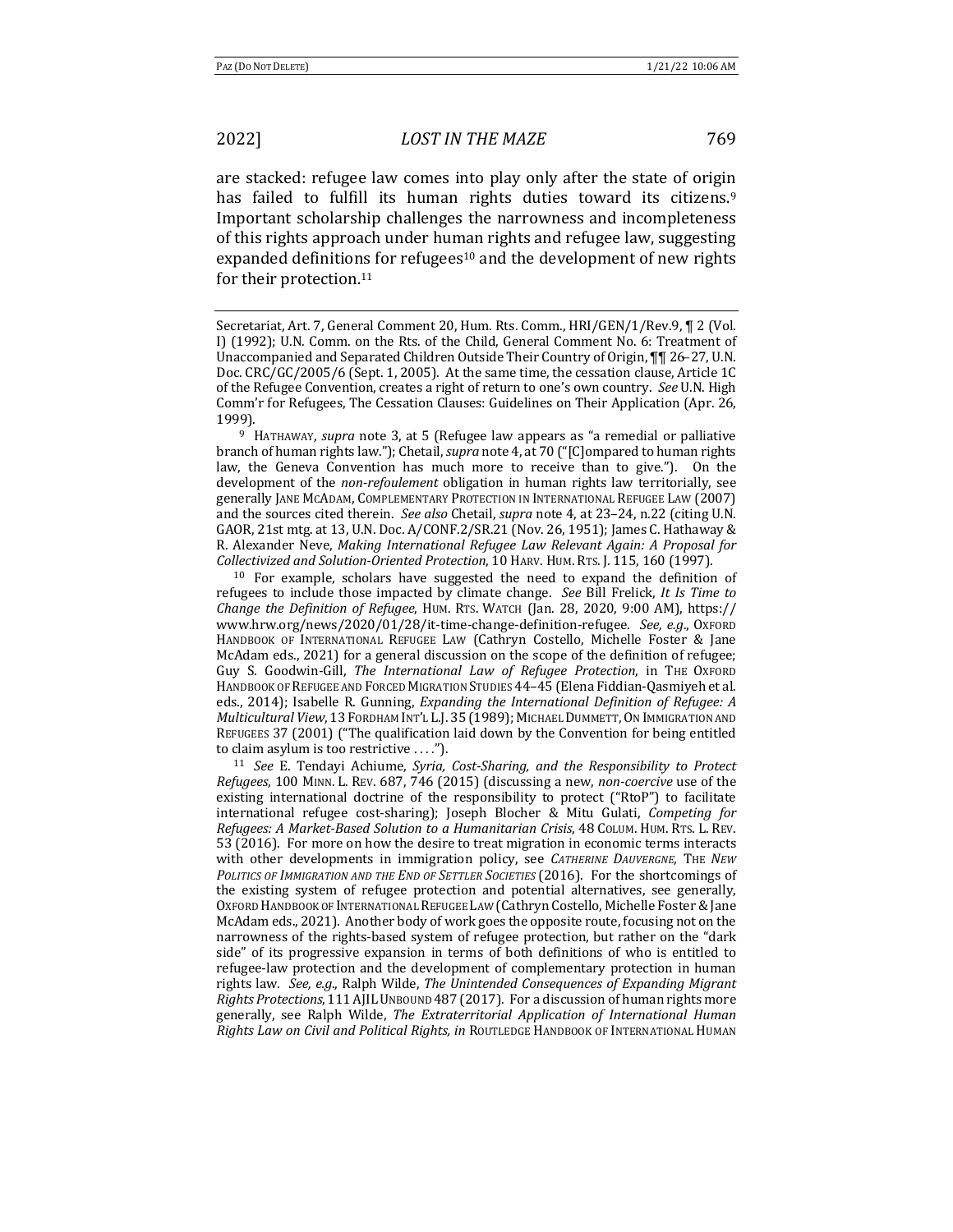But this rights approach is misguided. Human rights and refugee law focus on formal juridical principles, including the criteria for protection (the definition of a refugee), the content of entitlement (the right of non-refoulment), and the process of protection (refugee status determination, evidential requirements, etc.). This focus, however, obscures the relative inadequacy of these legal regimes to respond to the current crisis from the get-go: while they create a very clear body of right holders, they do not impose a corresponding obligation or duty on receiving states. Today, this asymmetry—clear rights but only a vague sense against whom these rights might be enforced—leaves human rights and refugee law quite distanced from the lived reality of most refugees on the ground.

This Article advances this argument in four parts. Part II introduces two types of claims that refugees make: those grounded in continuity and those grounded in entry. The former concerns the legal status of individuals who lost status in their "own country." An example is the recent decision of India to effectively strip two million people of their citizenship in the State of Assam.<sup>12</sup> These women and men seek to regain their status in India. The latter, in turn, are about the status of individuals who have fled their "own country" because it has either turned into the cause of their harm or is unable to remedy their harm. Here, an example is Syrian refugees who want to escape their "own country."<sup>13</sup> This Article suggests that these two claims—grounded in continuity or in entry—also differ in terms of  $(i)$  the relevant duty holder and (ii) the nature of the crisis involved.

Parts III and IV draw on a descriptive analysis of human rights doctrines and jurisprudence to illustrate the uneven development of the law in response to these two types of claims. I focus on human rights, as it offers the normative basis of protection. In addition, while refugee law has been internalized in various ways in national law, it is neither

RIGHTS 635 (2013); THOMAS GAMMELTOFT-HANSEN, ACCESS TO ASYLUM: INTERNATIONAL REFUGEE LAW AND THE GLOBALISATION OF MIGRATION CONTROL 3 (2011); Moria Paz, Between the Kingdom and the Desert Sun: Human Rights, Immigration, and Border Walls, 34 BERKELEY J. INT'L L. 1 (2016); Moira Paz, The Law of Walls, 28 EUR. J. INT'L L. 601 (2017) [hereinafter *Walls*]; Jaya Ramji-Nogales, *Moving Beyond the Refugee Law Paradigm*, 111 AJIL UNBOUND 8 (2017); Jaya Ramji-Nogales, *Undocumented Migrants and the Failures of Universal Individualism, 47 VAND. J. TRANSNAT'L L. 699 (2014).* 

<sup>&</sup>lt;sup>12</sup> Suhasini Raj & Jeffrey Gettleman, *A Mass Citizenship Check in India Leaves 2 Million People in Limbo*, N.Y. TIMES (Aug. 31, 2019), https://www.nytimes.com/2019/08/31/ world/asia/india-muslim-citizen-list.html.

<sup>13</sup> Of course, in real life this division is not rigid, and so some Syrians might also like to return to their "own country," while some of the women and men from Assam, if given an opportunity, might opt for entry to another country.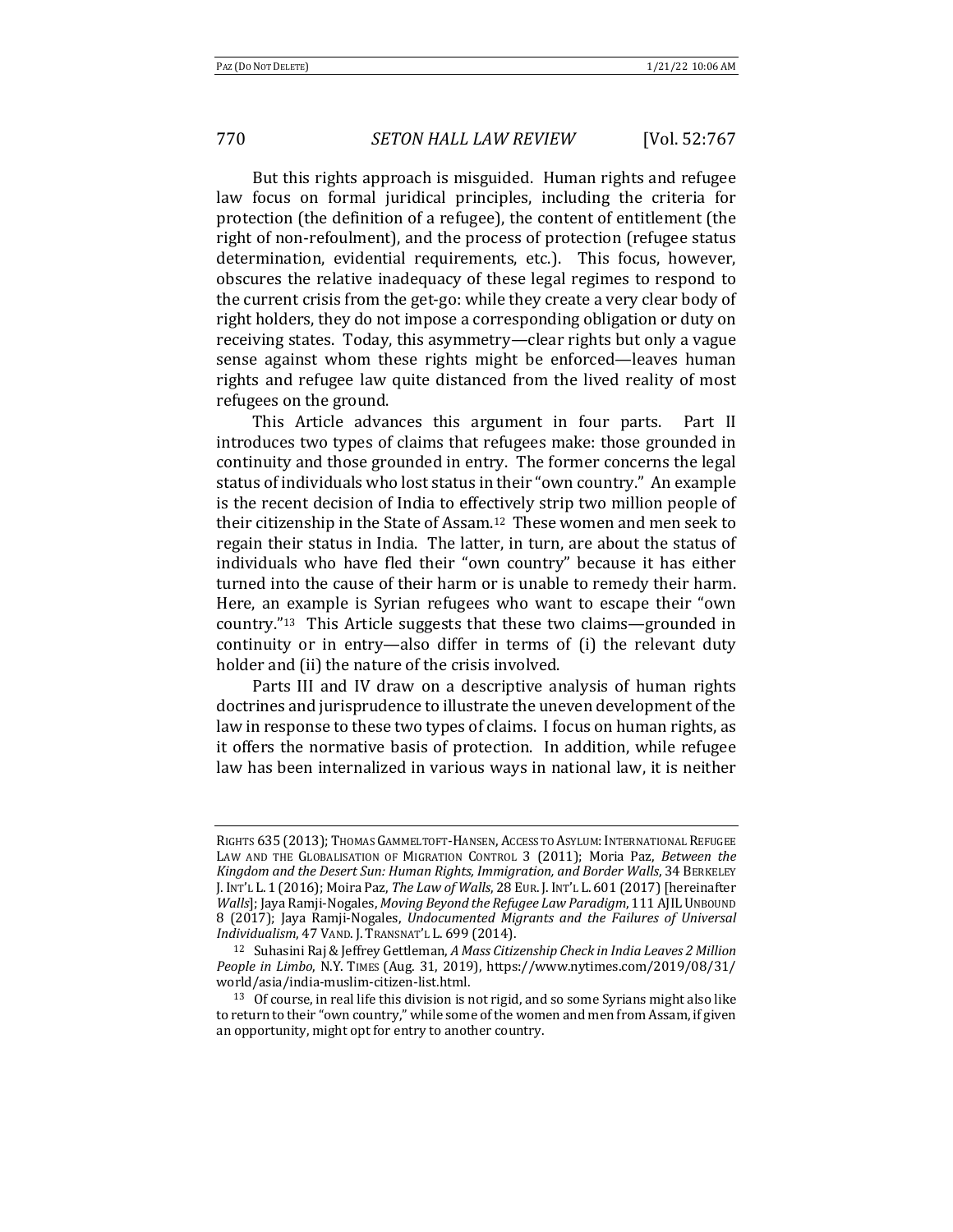interpreted nor enforced through any international court.<sup>14</sup> I show that human rights have evolved in a way that has expanded possibilities for refugees who ground their claims in continuity and ask to remain or return.<sup>15</sup> But human rights law remains relatively unresponsive to those refugees who anchor their claims in entry-i.e., those who escaped their "own" state and are making claims to be admitted into another state with which they have no pre-existing ties.<sup>16</sup>

The discrepancy in the legal treatment of these two groups is a function of the duty involved. The claim of refugees who seek continuity—a minority of refugees today—operates like law: it applies to an obvious state that carries a duty to honor their right.<sup>17</sup> Using case law, this Article describes the way human rights courts and other enforcement bodies have expanded the spectrum of juridical definitions of the state of "continuity." In contrast, the claim of refugees who seek entry—the overwhelming share of refugees today—identify no particular state as a duty-holder.<sup>18</sup> Without a further level of treaty negotiation to assign entry rights to specific duty-holders, international litigation marks a ceiling in their cases. Juridical principals in a formal sense do not actually recognize or adequately address their predicament. And so, in the case of refugees who lost substantive protection (entry), outcomes are ultimately dependent on the immigration policies of individual states.<sup>19</sup> Admission decisions are made for soft reasons of altruism (states agree to take in a "fair share" of refugees; states take refugees in as objects of sympathy) or are motivated by political impulses (states admit those in their selfinterest), but do not result from any international legal obligations that restrict the actions of states irrespective of their consent. In that sense, human rights law is becoming ever less adequate to address the current crisis of refugees and of refugee mobility.

<sup>&</sup>lt;sup>14</sup> An exception to this is *Asylum Case (Colombia v. Peru)*, 1950 I.C.J. Rep. 266 (Nov. 20). There is also caselaw by ECtHR, I-ACtHR and CJEU regarding asylum and/or refugees. This is discussed throughout this Article.

<sup>15</sup> See *infra* Part III.

<sup>16</sup> See *infra* Part IV.

<sup>&</sup>lt;sup>17</sup> See generally WESLEY NEWCOMB HOHFELD, FUNDAMENTAL LEGAL CONCEPTIONS AS APPLIED IN JUDICIAL REASONING AND OTHER LEGAL ESSAYS (1919) (stating that a legal relationship involves a pair of persons whose interests exist on opposing sides).

 $18$  For an earlier articulation of this argument, see Hersch Lauterpacht's critiques of refugee law. H. Lauterpacht, *The Universal Declaration of Human Rights*, 25 BRIT. Y.B. INT'L L. 354, 373 (1948) ("[T]here is a right to 'seek' asylum, without any assurance that the seeking will be successful.").

<sup>19</sup> *See* Hiroshi Motomura, *The New Migration Law: Migrants, Refugees, and Citizens in an Anxious Age*, 105 CORNELL L. REV. 457 (2020).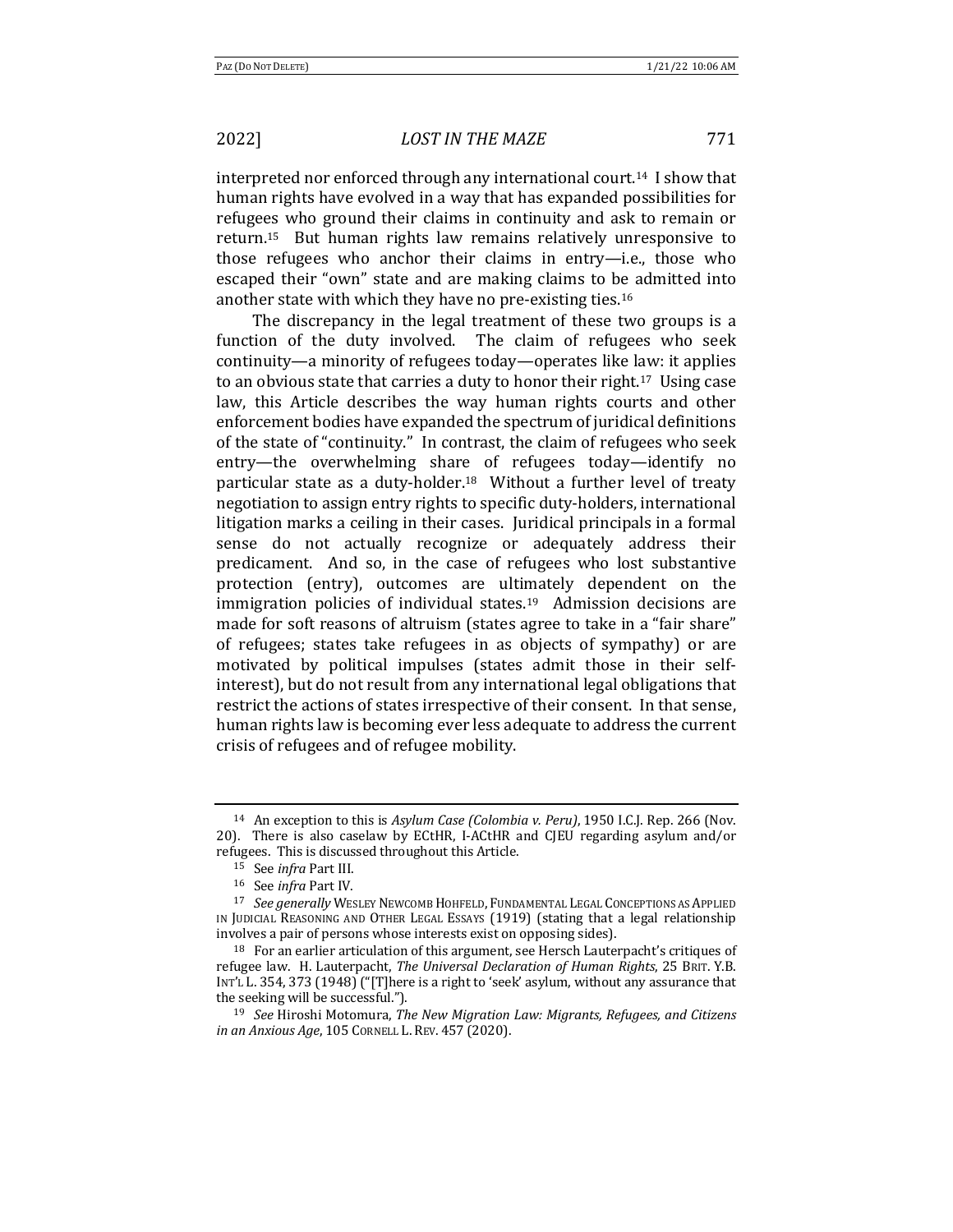There is one exception. Drawing on jurisprudence, I describe how human rights adjudicatory bodies have created protection at the margins of this system. Without creating a universal right of entry into a non-consenting state, these enforcement bodies have expanded the definition of "entry" such that it also includes non-nationals requesting admission from a state in which they are physically present, or with whose agents they have come into contact.<sup>20</sup> Thus, if the individual's conduct is not culpable,<sup>21</sup> there is a single state that is the duty-holder by default, until it can identify another state to take its place. That state cannot refoule the person if she qualified under the selective criteria.<sup>22</sup> But these protections, however important, do not challenge the basic structure of the international system: states retain nearly complete control over their borders. And, moreover, this exception is also where the accepted practice of using juridical rights in a formal sense reflects complacency in today's refugee and mobility crisis.

First, deriving a duty-holder from physical presence creates a space for states to exploit: they can *both* avoid obligation (except in a relatively limited way), and, at the same time, also claim that they are

<sup>&</sup>lt;sup>20</sup> At least under soft law, asylum seekers should not be rejected at the frontier. See, e.g., Addendum to the Rep. of the U.N. High Comm'r for Refugees on Its Fifty-Second Session, U.N. Doc.A/52/12/Add.1 (1997). This soft law interpretation is also supported by state practices. Thus, for example, states in Africa, Europe, and Southeast Asia allowed large numbers of asylum seekers to cross their frontier and remain in the state pending determination of refugee status. See GUY S. GOODWIN-GILL & JANE MCADAM, THE REFUGEE IN INTERNATIONAL LAW 208 (3d ed. 2011). This interpretation is also supported by leading scholars. See JAMES C. HATHAWAY, THE RIGHTS OF REFUGEES UNDER INTERNATIONAL LAW 315 (2005) ("[T]he duty of non-refoulment ... constrain not simply ejection from within a state's territory, but also non-admittance at its frontiers."); see also C.W. WOUTERS, INTERNATIONAL LEGAL STANDARDS FOR THE PROTECTION FROM REFOULMENT 49-52  $(2009)$  ("Article 33 does not contain any geographical limitation" and "stopping a refugee at the State's borders ... will not alter the applicability of Article  $33(1) \ldots$ "). *But see* Jaya Ramji-Nogales, *Freedom of Movement and Undocumented Migrants*, 51 TEX. INT'L L.J. 173, 177-80 (2016) (arguing that refugees or asylum seekers are explicitly denied right to enter a state in order to seek asylum). For a comprehensive analysis of the application of Article 33 of the Refugee Convention to the situation of rejection at the frontiers, see GREGOR NOLL, NEGOTIATING ASYLUM: THE EU ACQUIS, EXTRATERRITORIAL PROTECTION AND THE COMMON MARKET OF DEFLECTION 423-31 (2000). Additionally, regional bodies prohibit collective expulsion of asylum seekers on the high seas. But this entry is temporary and lasts only for the purpose of an individualized examination of their applications for protection. See Hirsi Jamaa and Others v. Italy, App. No. 27765/09, Eur. Ct. H.R. 1, 47 (2012); see also Int'l Law Comm'n, Expulsion of Aliens, art. 10, U.N. Doc. A/ CN.4/L.797 (2012).

<sup>&</sup>lt;sup>21</sup> *See* N.D. & N.T. v. Spain, App. Nos. 8675/15 & 8697/15, Eur. Ct. H.R. 1, 34 (2017), http://hudoc.echr.coe.int/eng?i=001-177683; see also supra note 20 and accompanying text. I discuss this in length later in this Article.

<sup>&</sup>lt;sup>22</sup> See U.N. High Comm'r for Refugees, *Procedural Standards for Refugee Status Determination Under UNHCR's Mandate* (2005), https://www.refworld.org/pdfid/ 42d66dd84.pdf.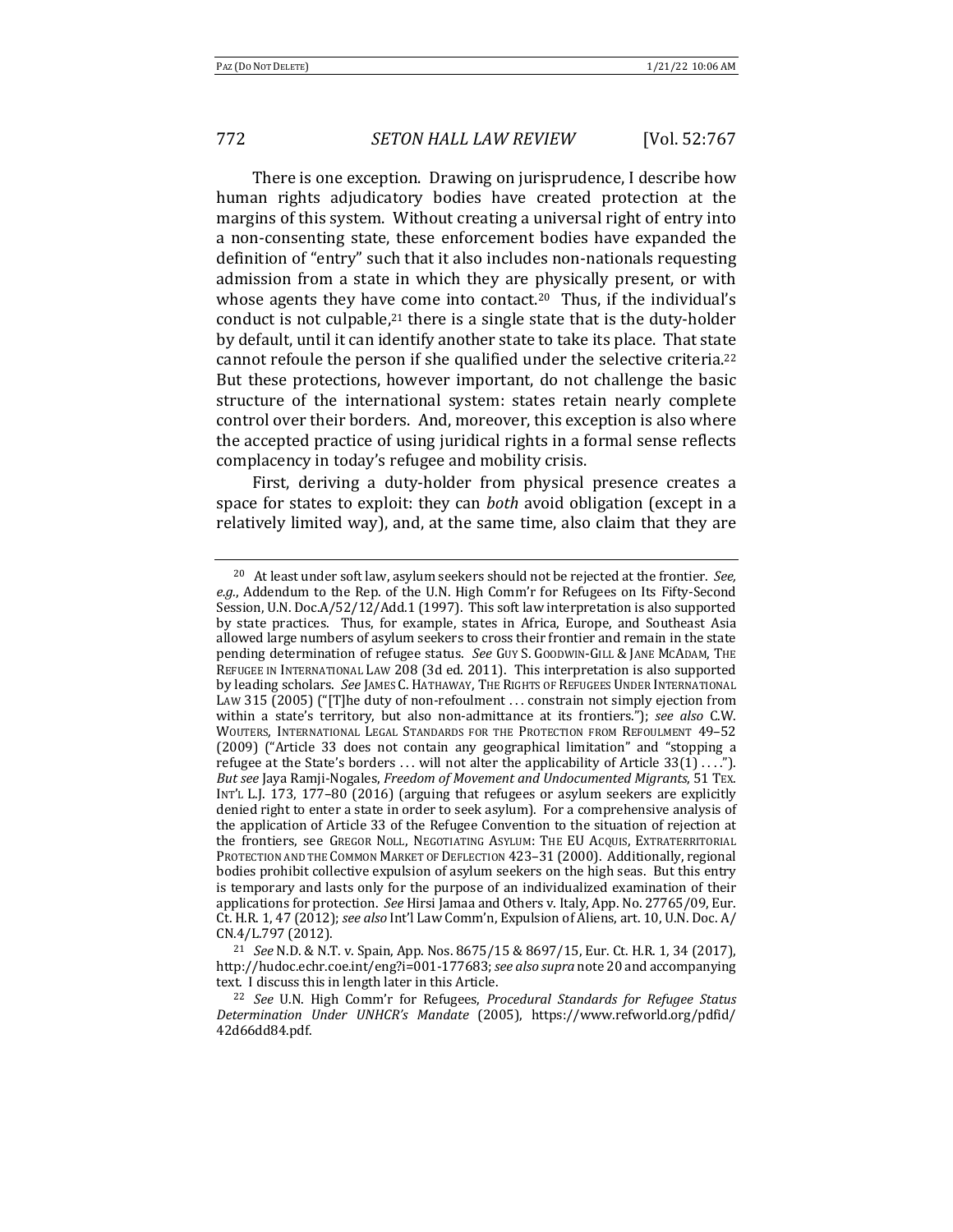maintaining their commitments to human rights and the 1951 Convention Relating to the Status of Refugees.<sup>23</sup> The law protects only the small number of individuals who manage to establish access, but states can erect barriers to prevent non-nationals from reaching their territory.<sup>24</sup> Second, even if some differentiation might be appropriate in the protection of refugees, physical access selects for the wrong criteria. Practically, it is random in relation to the seriousness of the predicament of the individual. Moreover, it probably favors those who already enjoy relative mobility. Normatively, physical presence, or accident of geography, contradicts universality, which is a preeminent norm under human rights law.<sup>25</sup> Third, and finally, the alignment between physical presence and duty also eliminates a legal responsibility in cases involving the majority of refugees today (those unable to establish access), replacing it instead with discretionary altruism.

The willful double blindness—the focus on formal rights to the exclusion of duties, and to the distinction between formal loss of belonging (continuity) and substantive loss of protection  $(entry)$ —is today a matter of life and death for millions. It obscures the way that human rights law fails most refugees who root their claim in entry. Part V ends with policy-oriented suggestions for refugees today.

So, here we are at a very cynical place. Individual refugees bear clear rights. States may agree that someone ought to do something for the protection of refugees. But they are also legally free not to be that someone. And so, on the ground, the majority of refugees are left marooned on land, adrift at sea.

<sup>&</sup>lt;sup>23</sup> See Alison Mountz, The Death of Asylum: Hidden Geographies of the Enforcement ARCHIPELAGO (2020) (discussing these actions in Australia); Convention Relating to the Status of Refugees, July 28, 1951, 189 U.N.T.S. 137 (entered into force Apr. 22, 1954), https://www.refworld.org/docid/3be01b964.html.

<sup>&</sup>lt;sup>24</sup> See Paz, Between the Kingdom and the Desert Sun: Human Rights, Immigration, and *Border Walls*, *supra* note 11.

<sup>&</sup>lt;sup>25</sup> For a classic articulation, see Louis Henkin, *The Universality of the Concept of Human Rights*, 506 ANNALS AM. ACAD. POL. & Soc. ScI., 10, 11 (1989) ("The term 'human rights' suggests the rights of all human beings anywhere and anytime.").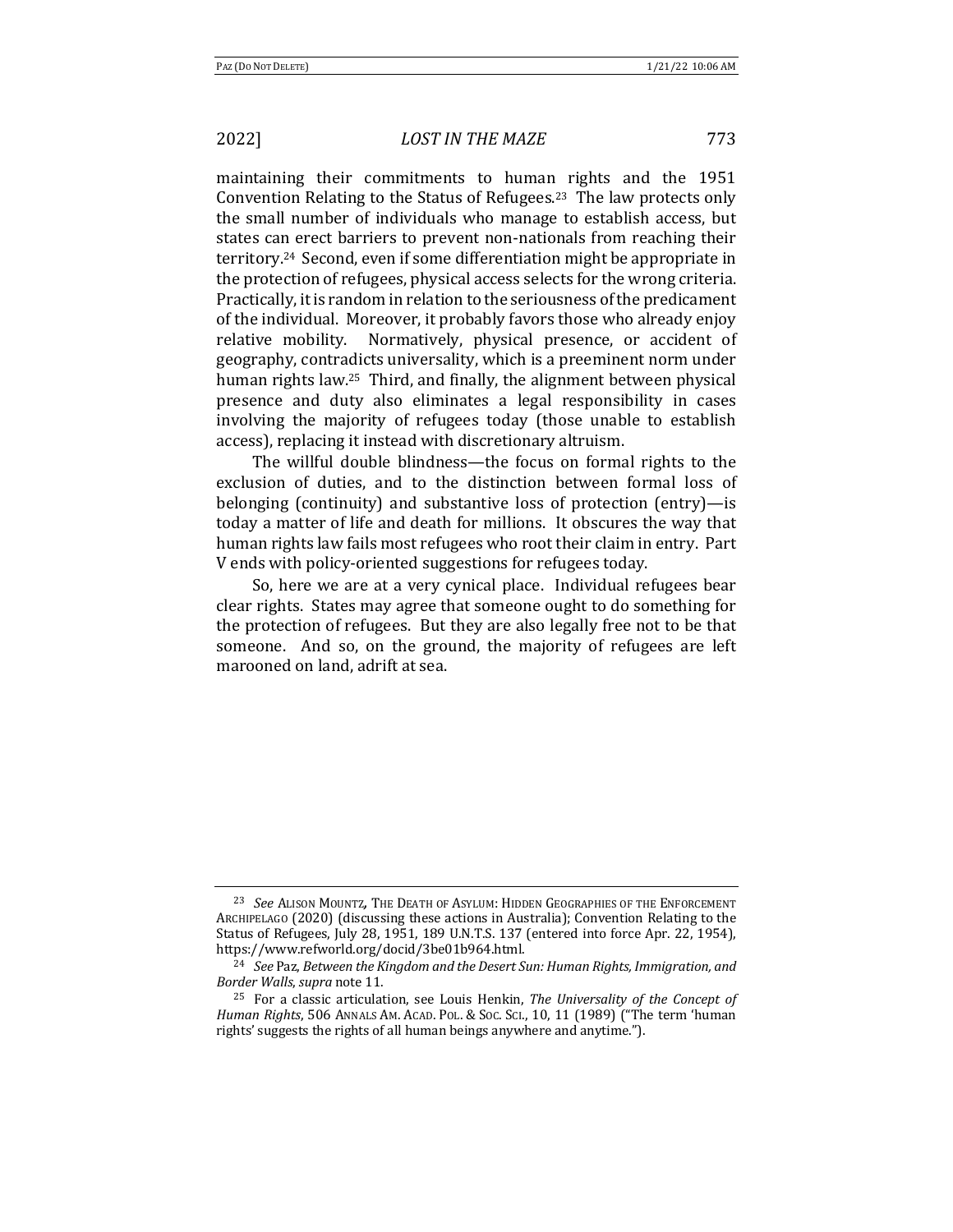### II. A NEW FUNCTIONAL TYPOLOGY: CLAIMS GROUNDED IN CONTINUITY AND IN **ENTRY**

Today, a variety of overlapping international instruments guarantee a separate set of rights to certain qualified refugees.<sup>26</sup> First, in general, human rights law provides a right to return to one's "own country" without being persecuted there.<sup>27</sup> The Human Rights Committee declared that this right "is of the utmost importance for refugees seeking repatriation."<sup>28</sup> It ensures both the voluntary nature of repatriation, and the correlative duty of states of origin to admit their nationals.

Second, refugees also have rights under the Geneva system not to be forced to return to their "own country" so long as they risk persecution. Article 33 of the Refugee Convention, for example, forbids the forced return of refugees to a place where there is well-founded fear of persecution "on account of race, religion, nationality, membership of a particular social group or political opinion." $29$  Recent developments have expanded grounds of persecution, possibly including the effects of a climate crisis.<sup>30</sup>

The two return rights are lumped together.<sup>31</sup> Human rights is the norm, for it creates rights that are universal (return to one's "own country" is by virtue of the dignity inherent in being a human being).<sup>32</sup>

<sup>&</sup>lt;sup>26</sup> *E.g.*, Refugee Convention, *supra* note 7, at arts. 1–2; African Charter, *supra* note 6, at arts.  $1-2$ .

<sup>&</sup>lt;sup>27</sup> UDHR, *supra* note 6, at art. 13(2); ICCPR, *supra* note 6, at art. 12(4). In contrast to the non-binding character of the UDHR, the ICCPR is a binding human rights treaty.

<sup>&</sup>lt;sup>28</sup> U.N. Hum. Rts. Comm., CCPR General Comment No. 27: Article 12 (Freedom of Movement) para. 19, U.N. Doc. CCPR/C/21/Rev.1/Add.9 (Nov. 2, 1999).

<sup>&</sup>lt;sup>29</sup> Refugee Convention, *supra* note 7, at art. 33(1). For other forms of protection and non-refoulement, see Convention Against Torture and Other Cruel, Inhuman or Degrading Treatment or Punishment, art. 3, Dec. 10, 1984, 1465 U.N.T.S. 85, 114 [hereinafter Convention Against Torture] (preventing the real possibility of torture); European Convention for the Protection of Human Rights and Fundamental Freedoms, art. 3, Nov. 4, 1950, 213 U.N.T.S. 221 [hereinafter European Convention] (as amended by Protocols Nos. 11 and 14) (preventing "inhuman or degrading treatment or punishment").

<sup>&</sup>lt;sup>30</sup> U.N. Hum. Rts. Comm., Views Adopted by the Committee Under Article 5(4) of the Optional Protocol, Concerning Communication No. 2728/2016, ¶ 9.11, U.N Doc.  $CCPR/C/127/D/2728/2016$  (advance unedited version) (Jan. 7, 2020). On climate refugees, see, e.g., Matthew Lister, *Climate Change Refugees*, 17 CRITICAL REV. INT'L Soc. & POL. PHIL. 618 (2014).

 $31$  It is now "virtually impossible to separate" human rights from refugee law. Chetail, *supra* note 4, at 19, 23-24, 39-40, 68. For an earlier discussion of this relationship, see Paul Weis, *Refugees and Human Rights*, 1 Israel Y.B. ON HUMAN RIGHTS 35, 48–49 (1971).

<sup>&</sup>lt;sup>32</sup> U.N. Hum. Rts. Comm., General Comment No. 31: The Nature of the General Legal Obligation Imposed on States Parties to the Covenant,  $\P$  10, U.N. Doc.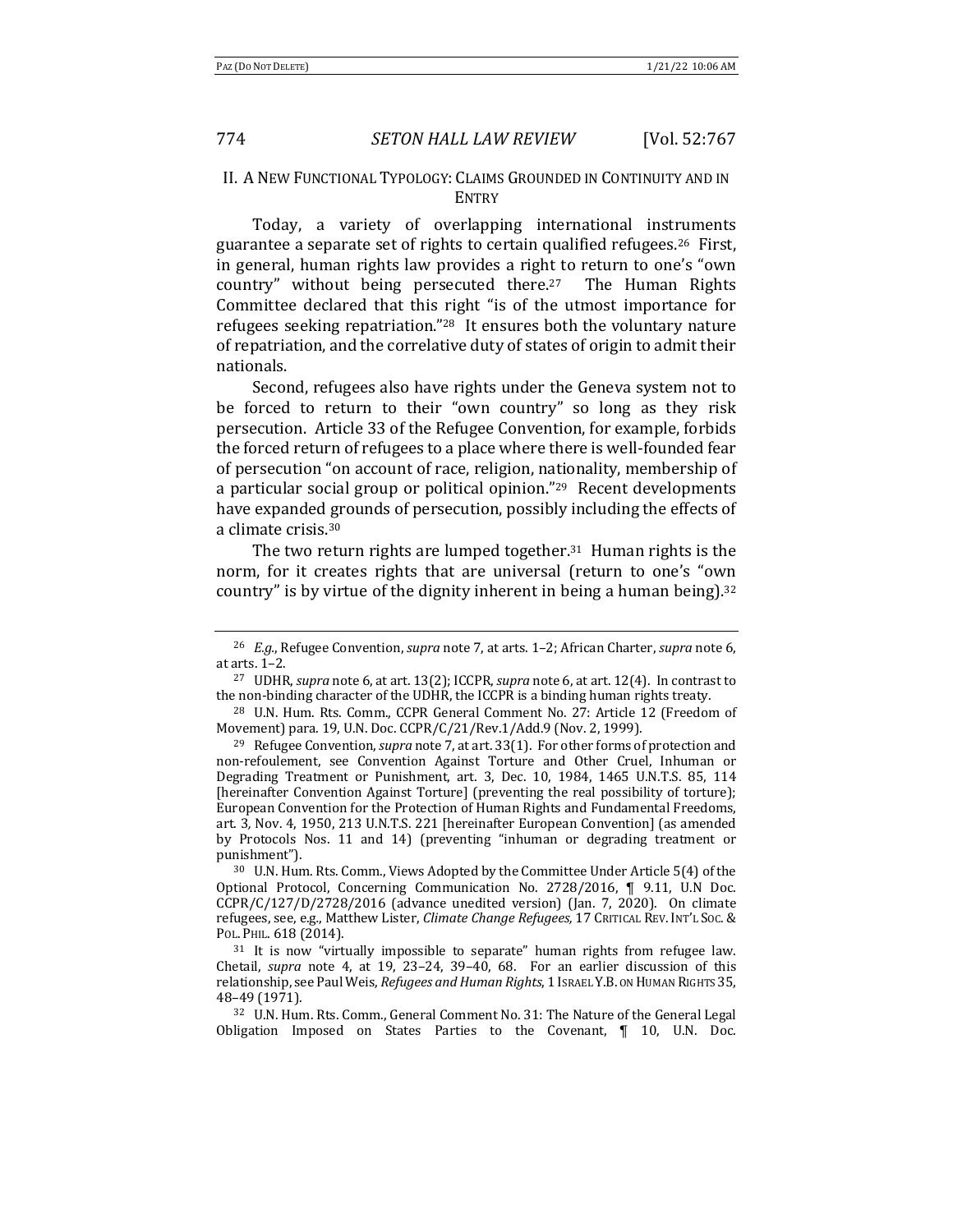Refugee law, however, is selective in nature: the non-return to one's "own country" is limited in applicability to only a predetermined category of protected persons.<sup>33</sup> The latter law becomes applicable only after the state of origin has failed to fulfill its duty of protection toward one of its own citizens.<sup>34</sup>

Third, and finally, under the Refugee Convention, refugees can also access a variety of rights in any country (other than their own) where they are living. Once *in* that country or under its jurisdiction, they have rights, at a minimum, to a core set of basic guarantees.<sup>35</sup> "[A]dditional entitlements are subordinated to the existence of a territorial bond with the asylum state," and to the nature of residency.<sup>36</sup> But refugees do not have the right to enter a particular country to which they would like to flee.37

Crucially, and deliberately, neither human rights law nor the refugee regime challenges the sovereign control of national borders. The return right under human rights law creates a positive right for legal entry across borders—entry that is obligatory on the state regardless of consent.<sup>38</sup> But this compulsory entry is limited to a single state  $($ "own country"). There is no universal entry<sup>39</sup>—human rights provides only a vague proclamation of a universal right of asylum that lacks any

<sup>34</sup> HATHAWAY, *supra* note 20 (Refugee law appears as "a remedial or palliative branch of human rights law.").

<sup>35</sup> For example, prohibition of discrimination, free access to domestic courts, rationing, primary education, fiscal equality, and more. See, e.g., Refugee Convention, *supra* note 7, at arts. 3, 16(1), 20, 22(1) & 29.

<sup>36</sup> Chetail, *supra* note 4, at 41. There are different ways of classifying these entitlements. See id.; HATHAWAY, supra note 20, at 121.

37 *See, e.g.*, Refugee Convention, *supra* note 7, at art. 33; Convention Against Torture, *supra* note 29; Geneva Convention IV Relative to the Protection of Civilian Persons in Time of War, art. 45, Aug. 12, 1949, 75 U.N.T.S. 278.

 $38$  Of course, a state had to consent to be bound by the particular treaty in the first place. In the alternative, an obligation can be binding on a state irrespective of its consent if there is *opinio juris* (sense of legal obligation) and a sufficiently general practice of states that do not persistently object to the treaty. UDHR, *supra* note 6, at art. 13,  $\P$  2; ICCPR, *supra* note 6, at art 12,  $\P$  2.

<sup>39</sup> *See* discussion *infra*, Part III.

CCPR/C/21/Rev.1/add.13 (2004) ("[T]he enjoyment of Covenant rights is not limited to citizens of States Parties but must also be available to all individuals, regardless of nationality or statelessness, such as asylum seekers  $[and]$  refugees  $\dots$  who may find themselves in the territory or subject to the jurisdiction of the State Party."); see also U.N. Hum. Rts. Comm., General Comment No. 15: Position of Aliens Under the Covenant, ¶ 2, U.N. Doc. HRI/GEN/1/Rev.1 (1994).

<sup>33</sup> Meaning, those who are persecuted on account of predetermined grounds. Refugee Convention, *supra* note 7, at art. 1(A)(2); Chetail, *supra* note 4, at 22 ("[H]uman rights law is *the* primary source of refugee protection, while the Geneva Convention is bound to play a complementary and secondary role.").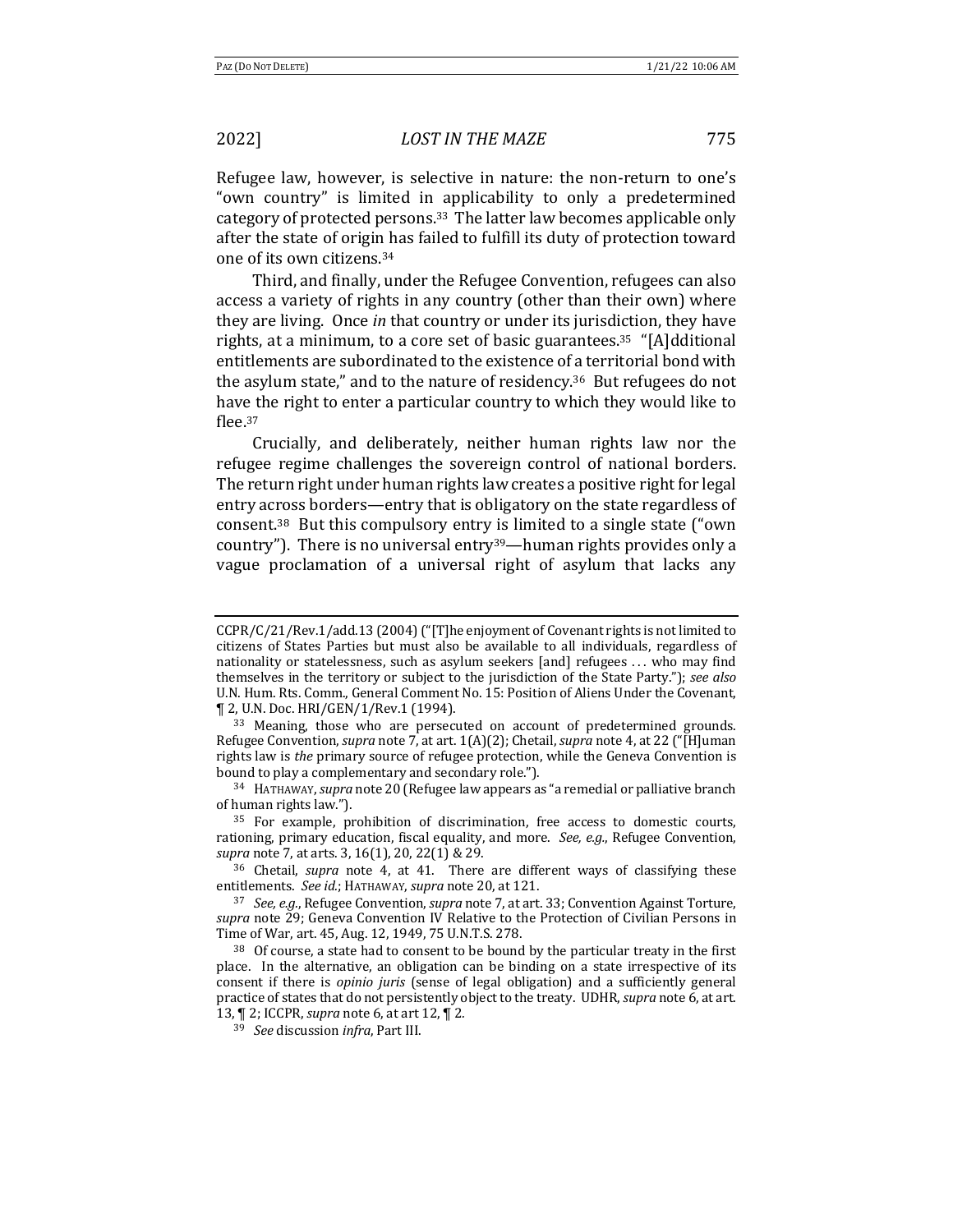correlative obligation of admission.<sup>40</sup> The non-refoulment right under the Geneva system, in turn, postulates a negative duty *not* to return individuals to persecution.<sup>41</sup> This protection is a narrow exception, not a fundamental challenge to the basic ideas of national sovereignty and borders. It squares with the narrow ambition of refugee law—the nonreturn duty does *not* target international migration, including the cumulative effects of deteriorating conditions that leave individuals with no choice other than escape.

This orthodoxy focuses on the formal *rights* of refugees. It lumps together separate types of claims that refugees make for protection, and that ought to be differentiated: those grounded in continuity and those grounded in entry. And by claims, I mean here Weberian ideal types: no claim made by a refugee precisely corresponds with either of my two ideal types, and many claims combine elements from both.<sup>42</sup> These two types of claims involve individuals who seek refuge, and both implicate border-crossing, but they are, in fact, distinguishable in two key ways.

To begin with, a continuity-based claim concerns the legal status of individuals for whom changes in sovereignty destabilize status at home. This claim is backward-looking and is about the right to remain. It is made by refugees against their homeland: they ask to *remain* or to *return* to their "own country." The substantive content of this claim, or its foundation, inheres in belonging, and concerns a legal relationship between a state and one of its own.

A continuity-based claim varies in degree. A *thin* claim is about a forceful dispossession of status. Remedy here entails protection from deportation, and does not involve border crossing (for example, the claim of the women and men from the State of Assam). A *thicker* continuity claim involves deportation post-dispossession. In this case, the remedy does implicate border-crossing. It attaches a remaining function to a return function. One example is the decision of the United Kingdom to revoke citizenship and deny the right of return to British national women who left to marry Islamic State fighters.<sup>43</sup> These women need both a right to return to the United Kingdom and also a right to remain there, including some sort of status regularization. The difference in protection is a matter of degree. A thick continuity claim

<sup>&</sup>lt;sup>40</sup> UDHR, *supra* note 6, at art. 14 ("Everyone has the right to seek and enjoy in other countries asylum from persecution.").

<sup>&</sup>lt;sup>41</sup> *See* Refugee Convention, *supra* note 7.

<sup>42</sup> *See* Max Weber, "*Objectivity" in Social Science and Social Policy*, *in GESAMMELTE* WERKE 146 (1968); H.H. Gerth & C. Wright Mills, *Introduction*, *in* FROM MAX WEBER: ESSAYS IN SOCIOLOGY 3, 59-61 (H.H. Gerth & C. Wright Mills eds. & trans., 1946).

<sup>&</sup>lt;sup>43</sup> Karla Adam, *Shamima Begum, Teenager Who Joined ISIS, To Lose UK Citizenship,* WASH. POST (Feb. 20, 2019), https://perma.cc/2LTH-K4DL.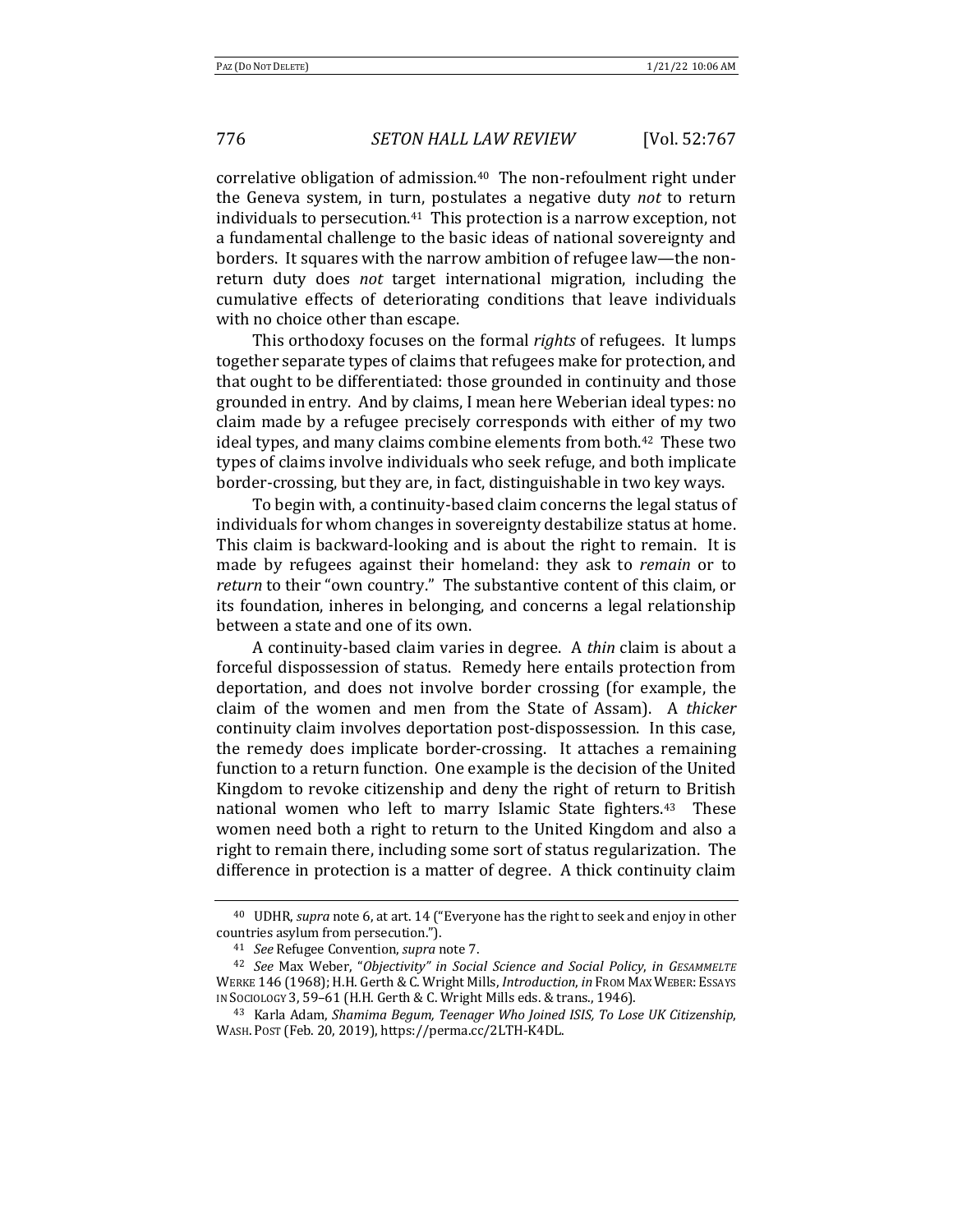involves a right to cross the border into one's "own country." It is "thick" because it entails two functions: to remain but also to return.

In addition to those individuals from the State of Assam who were made stateless by India, other examples include naturalized citizens in the United States whose citizenship was recently revoked;<sup>44</sup> Haitians who were forcibly deported from the Dominican Republic;<sup>45</sup> and noncitizen long-term domiciliaries in countries such as Canada, France and Tanzania, whose status was withdrawn after criminal conviction or suspicion regarding their residency statuses. Continuity-based claims in my typology include claims by  $(i)$  refugees,  $(ii)$  those threatened by statelessness (whether they fled destabilized territories or remained within them), and also (iii) individuals who carry nationality in a state different than the one where they have established a longstanding habitual residence and who do not qualify under strict refugee definitions.

A claim to enter, by contrast, is made by refugees who want to go to any state *but* their own state. It is about the legal status of individuals who seek to escape their "own country," either because it is the source of their persecution or because the state is willing but unable (or able but unwilling) to prevent the persecution.<sup>46</sup> This claim is forwardlooking; it concerns mobility, or the right to exit one's state and settle in another, and deals with the unavailability or the ineffectiveness of one's "own country." $47$  In a way, then, claims based on entry are made when claims based on continuity are no longer available.<sup>48</sup>

Entry claims include claims made by claimants who are both  $(i)$ refugees *sensu stricto* who fall under different formal legal definitions (thus, including those who flee war and who are refugees under the African Convention but not the 1951 Convention);<sup>49</sup> (ii) individuals who

<sup>&</sup>lt;sup>44</sup> Seth Freed Wessler, *Is Denaturalization the Next Front in the Trump Administration's War on Immigration?*, N.Y. TIMES MAG. (Dec. 19, 2018), https:// www.nytimes.com/2018/12/19/magazine/naturalized-citizenship-immigrationtrump.html.

<sup>&</sup>lt;sup>45</sup> HUM. RTS. WATCH, "ILLEGAL PEOPLE": HAITIANS AND DOMINICO-HAITIANS IN THE DOMINICAN REPUBLIC 3 (2002) [hereinafter HAITIAN CTRS. COUNCIL], https://www.hrw.org/reports/ 2002/domrep/domrep0402.pdf.

<sup>&</sup>lt;sup>46</sup> This includes also preventing the real possibility of torture and/or "inhuman or degrading treatment or punishment." See European Convention, *supra* note 29 and accompanying text.

<sup>&</sup>lt;sup>47</sup> *See* Refugee Convention, *supra* note 7, at art. 1(C) (the "cessation clause"). The refugee regime, importantly, also includes a claim of continuity.

<sup>&</sup>lt;sup>48</sup> *See* Horvath v. Sec'y of State for the Home Dep't [2001] 1 A.C. 489, 508 (H.L.) (appeal taken from Eng.) (U.K.) ("Another state is to provide a surrogate protection where protection is not available in the home state.").

<sup>49</sup> African Charter, *supra* note 6, at art. 2.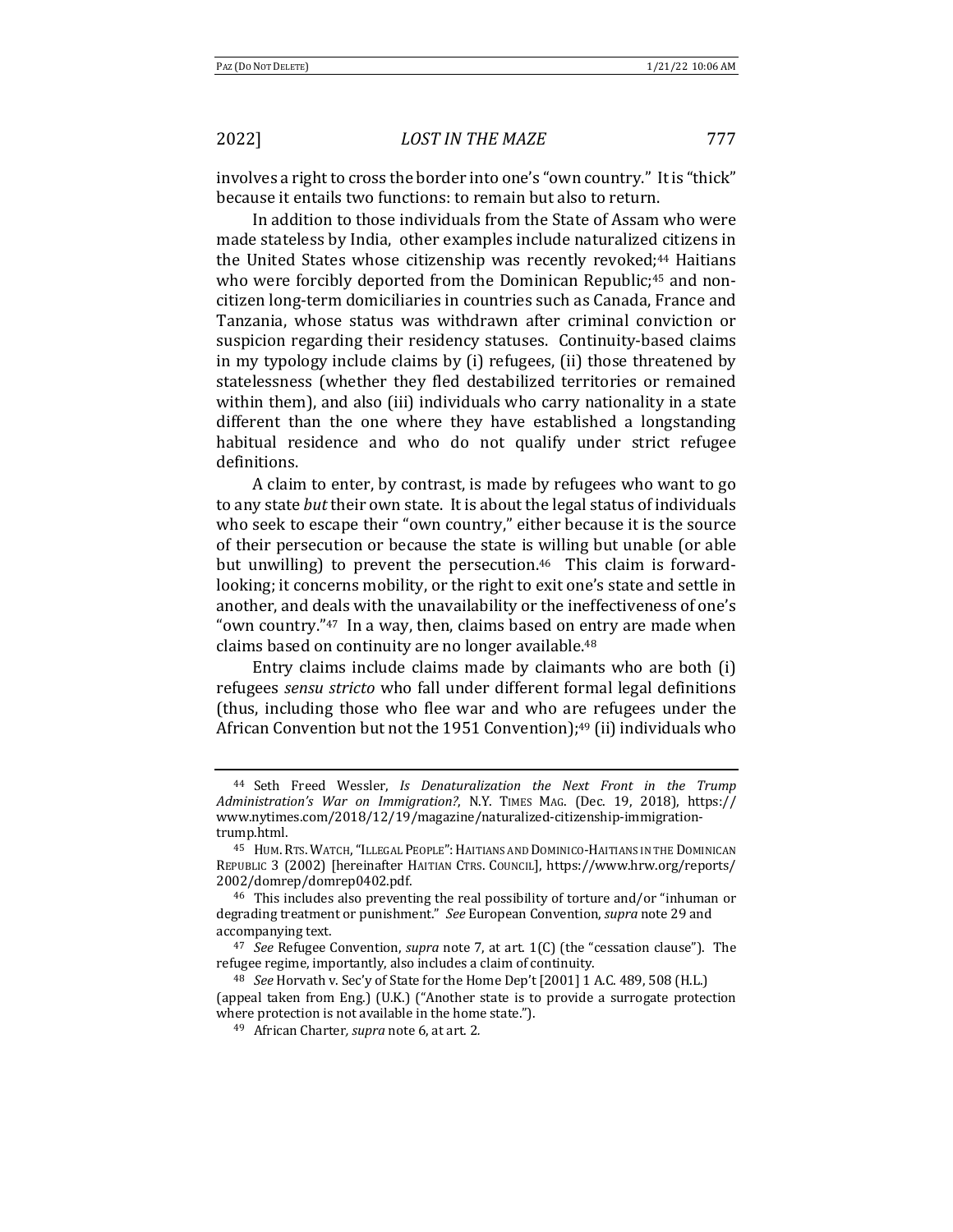are treated as *de facto* refugees if they escape their "own country" where they faced the real possibility of torture;<sup>50</sup> and (iii) individuals who do not fall strictly within refugee categories but who are in the same dire situation of being forced to escape deteriorating conditions. This includes those fleeing unsettled political conditions, war zones, civil wars, environment degradation, or other causes of large-scale forced migration.51

Claims grounded in continuity and those grounded in entry not only concern distinct types of crises, they also point to different dutyholders (against whom the individual makes this claim). A continuitybased claim points in the direction of *one* particular state, the individual's own country, as a duty-holder. This duty can be thin and negative (not to deport), or thick and positive (to let back in). Only if the duty is positive does it involve border crossing and, in that case, it restricts the control of this one state over its borders. This is in line with an international human rights regime which is both jurisdiction-based and protects the right to nationality<sup>52</sup> (and also legal personality).

A claim to enter, in contrast, derives from flat-out suffering and places an entry duty at the doorstep of *all* states that signed the relevant treaty. This conforms to refugee law which, strictly speaking, protects those who are persecuted at home. As a category, they are outside the human rights protection of their "own country."

Here, the remedy always involves border-crossing.<sup>53</sup> It imposes a negative duty on one state (to let go), and a positive duty on *all* other states (to let in). This claim, therefore, limits the control of every state over its borders.

Of course, in real life, this division is not rigid. Individuals who make continuity-based claims might at the same time also need to make entry-based ones. In addition, often the range of human motivations to cross borders resists a clear disentanglement into neat doctrinal categories. Palestinian refugees, for example, occupy an intermediate position in my typology: they are both individuals who raise continuity-

<sup>50</sup> Convention Against Torture, *supra* note 29, at art. 3.

<sup>51</sup> Claims grounded in entry might possibly also include temporary Protected Status holders who entered and are seeking the right to remain. But their claims are directed against one specific host state.

<sup>52</sup> On the jurisdictional base, see, e.g., Samantha Besson, *Due Diligence and Extraterritorial Human Rights Obligations – Mind the Gap!*, 9 EURO. SOC'Y INT'L L. REFLECTIONS (2020). On the link to nationality, see UDHR, *supra* note 6, at art. 15; ICCPR, supra note 6, at art. 1, 24(3); Louis B. Sohn & Thomas Buergenthal, The Movement of PERSONS ACROSS BORDERS 39 (1992).

<sup>53</sup> Even resettlement, a remedy which may be granted before border crossing, ultimately requires exiting one state and entering another.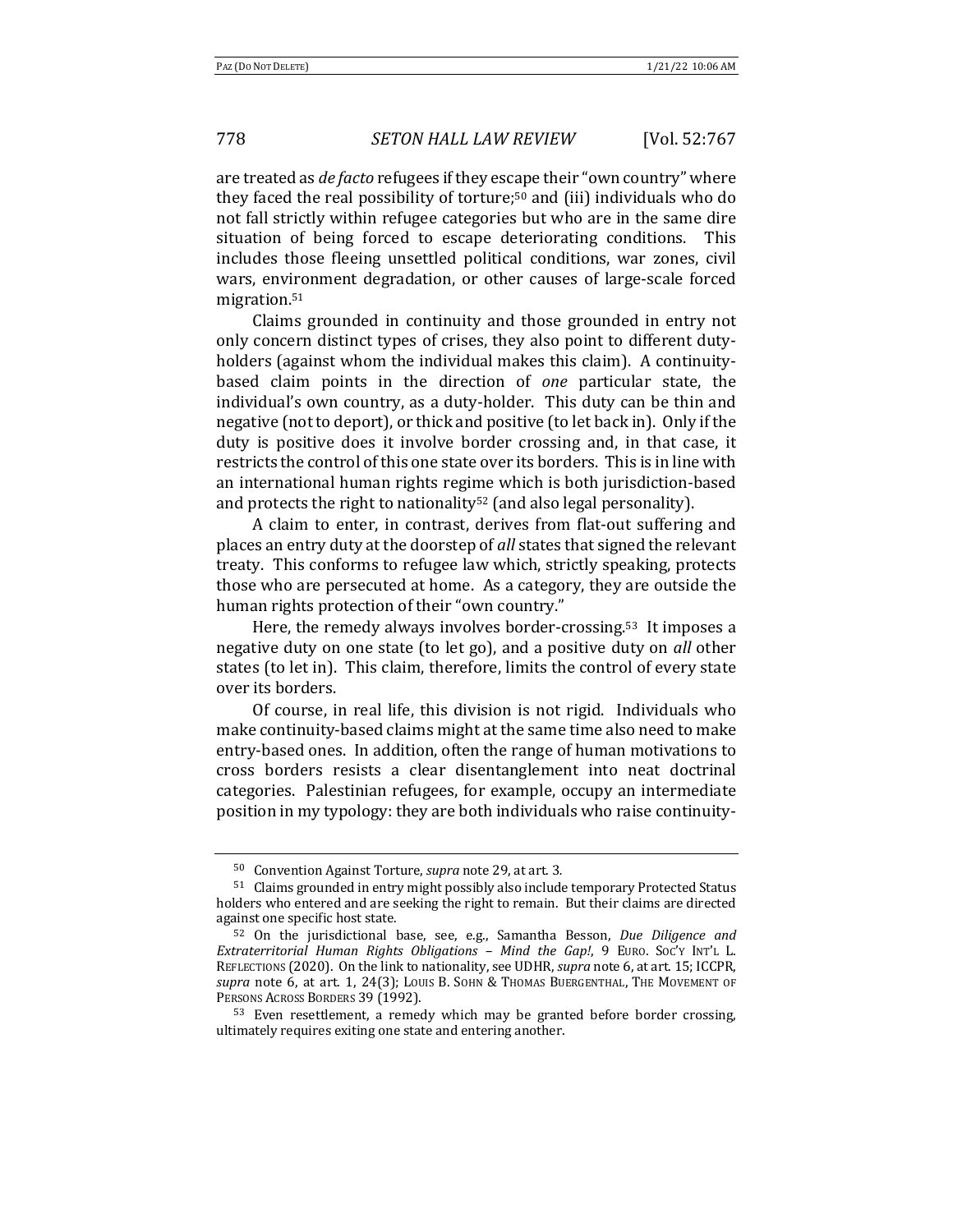based claims because their status in Palestine has been upset, and also refugees in the strict legal sense who have crossed a border and sought asylum post dispossession (e.g., Palestinian refugees in Lebanon, Jordan, etc.). Yet separating these two claims as distinct ideal types is still valuable, for it directs attention towards the latent tendencies within human rights and refugee law that leave one subset of refugees without a clear path to adjudication.

# III. CLAIMS GROUNDED IN CONTINUITY: THE EVOLUTION OF THE RIGHT TO FREEDOM OF MOVEMENT, 1948-2020

I now turn to argue that human rights law—the regime that sets the norm of protection—has developed in ways that more readily recognize continuity-based claims (return). I look at the freedom of movement right, for it is the human right that most explicitly involves cross-border mobility<sup>54</sup> and thus directly bears on the lives of refugees. I illustrate that, within the history of the human right to freedom of movement, "own country" has taken on a range of more- or lessexpansive juridical definitions, and generated different degrees of protection. The protection offered does not correlate with the actual neediness of the claimant. Instead, it is a function of the nature of the claim she makes: a claim that derives protection from a relationship to "own country" or the breakdown of that relationship.

The freedom of movement right under the 1948 Universal Declaration of Human Rights ("UDHR") generated a right both to return and also to remain therein. It involves two functions: exit and entry.<sup>55</sup> The exit function is always in effect. It is universal and unlimited: anyone can leave any country. This is confirmed by both the UDHR<sup>56</sup> (an aspirational document, sometimes viewed as codifying customary law, but one that is formally non-binding) and the International Covenant on Civil and Political Rights ("ICCPR") (a treaty binding on its signatories).<sup>57</sup> As for the entry function, it is limited only to an individual who returns to "his own" country.<sup>58</sup>

 $^{54}\;$  The other two human rights that assume mobility are the right to seek asylum and the right to nationality.

 $55$  I am looking here only at the international aspect of the right to freedom of movement (i.e., mobility across states).

<sup>&</sup>lt;sup>56</sup> UDHR, *supra* note 6, at art. 13,  $\sqrt{ }$  2 ("Everyone has the right to leave any country, including his own . . . .").

<sup>&</sup>lt;sup>57</sup> ICCPR, *supra* note 6, at art. 12, ¶ 2 ("Everyone shall be free to leave any country, including his own.").

<sup>&</sup>lt;sup>58</sup> UDHR, *supra* note 6, at art. 13, [2; ICCPR, *supra* note 6; International Convention on the Elimination of All Forms of Racial Discrimination, art. 5(d)(ii), Dec. 21, 1965, 660 U.N.T.S. 195.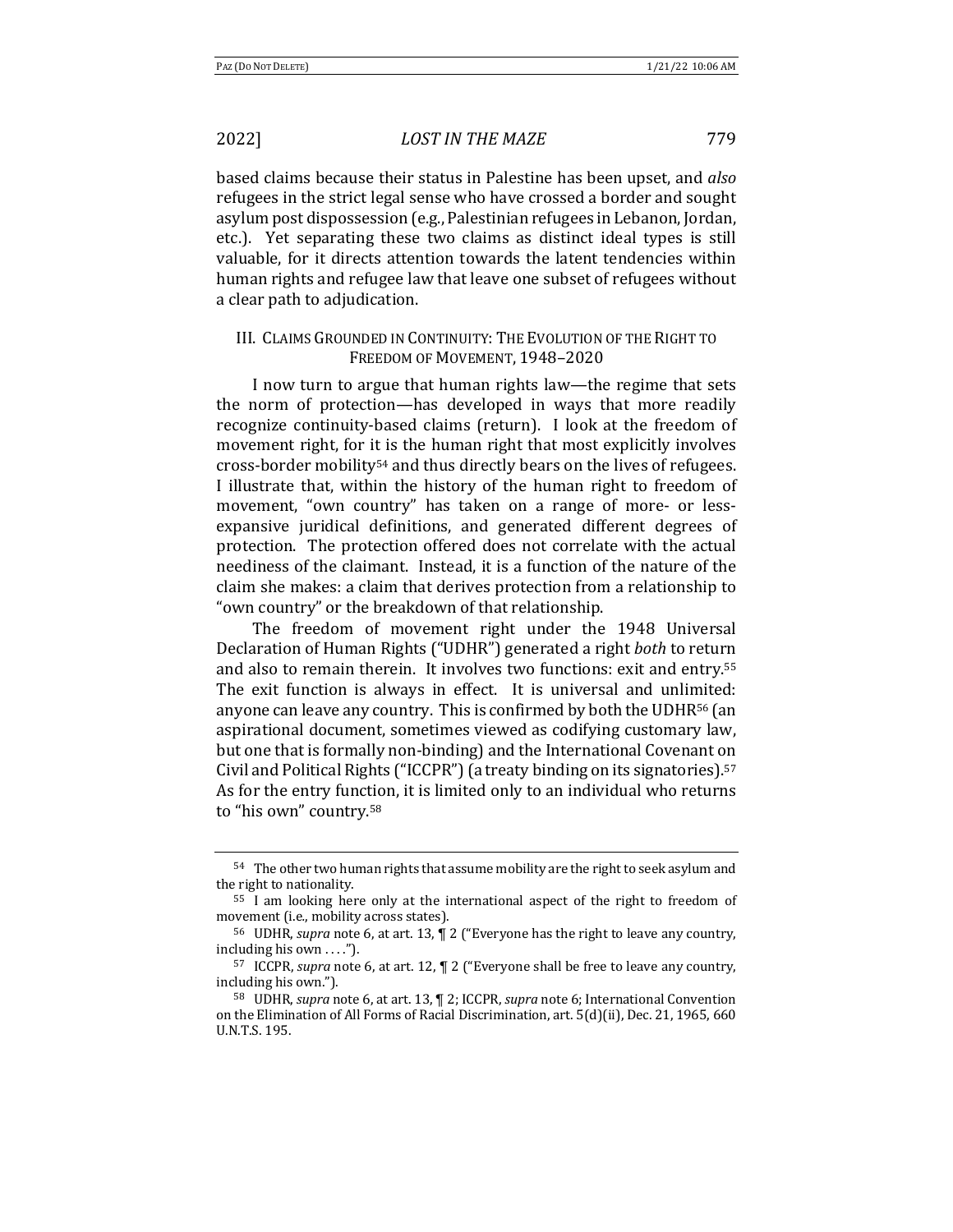780 *SETON HALL LAW REVIEW* [Vol. 52:767

In this 1948 configuration, "own country" is equated with the state of formally-prescribed nationality. In other words, the right to movement derives protection from a legal-political tie with the *state* (citizenship). Thus, while all individuals enjoy a universal exit, a right of entry is particular and limited only to nationals.

This right sanctions legal movement that is obligatory on a state irrespective of consent.<sup>59</sup> It guarantees a *thick* protection, to remain and to return. But it limits this protection to citizens. Aside from this exception, human rights law omits border crossing as a formative part of the regime.<sup>60</sup>

Human rights are centered on the state as the site of correction, and offer protection contingent on a certain threshold of "belonging" to a state. The definition of juridical "belonging" here assumes a legalpolitical significance (citizenship) that carries protective outcome. Consider, again, the Assam example. In the eyes of India, these two million women and men were not entitled to citizenship in the first place,<sup>61</sup> and are therefore outside the reach of the freedom of movement right under the 1948 articulation. Because the right makes protection a function of nationality, it does not sanction freedom of movement as such. Instead, it sanctions movement limited by nationality. Hence, the paradox articulated by Hannah Arendt:<sup>62</sup> human rights are supposed to be universal, $63$  but the right to freedom of movement puts nationality back at the center of protection. The 1948 right of return is, in fact, an expression of freedom of movement that belongs *only* to citizens.

In recent years, human rights courts and quasi-judicial institutions have stretched the definition of "own country" to include both nationality and long-standing residency. In this articulation, longstanding residency supplies the connecting criteria that determine

<sup>59</sup> Of course, the treaties are consent-based. See discussion, *supra* note 38.

 $60$  For example, in his book on the origins and drafting of the Universal Declaration of Human Rights, Johannes Morsink treats separately as 'special' the provisions on departure from and return to a country, asylum, and nationality because they were not ordinarily found in domestic constitutions and depended on more than one state. JOHANNES MORSINK, THE UNIVERSAL DECLARATION OF HUMAN RIGHTS: ORIGINS, DRAFTING, AND INTENT 72-73 (2000). For more on this, see Karen Knop, *Lorimer's Private Citizens of the World*, 27 EUR. J. INT'L L. 447, 463 (2016). For the evolution of the international legal regulation of mobility, see Jane McAdam, An Intellectual History of Freedom of Movement *in* International Law: The Right to Leave as a Personal Liberty, 12 MELBOURNE J. INT'L L. 27 (2011).

<sup>61</sup> Raj and Gettleman, *supra* note 12.

<sup>62</sup> HANNAH ARENDT, THE ORIGINS OF TOTALITARIANISM 296-97 (1958).

<sup>63</sup> UDHR, *supra* note 6, at Preamble ("[R]ecognition of the inherent dignity and of the equal and inalienable rights of all members of the human family is the foundation of freedom, justice and peace in the world  $\dots$  ").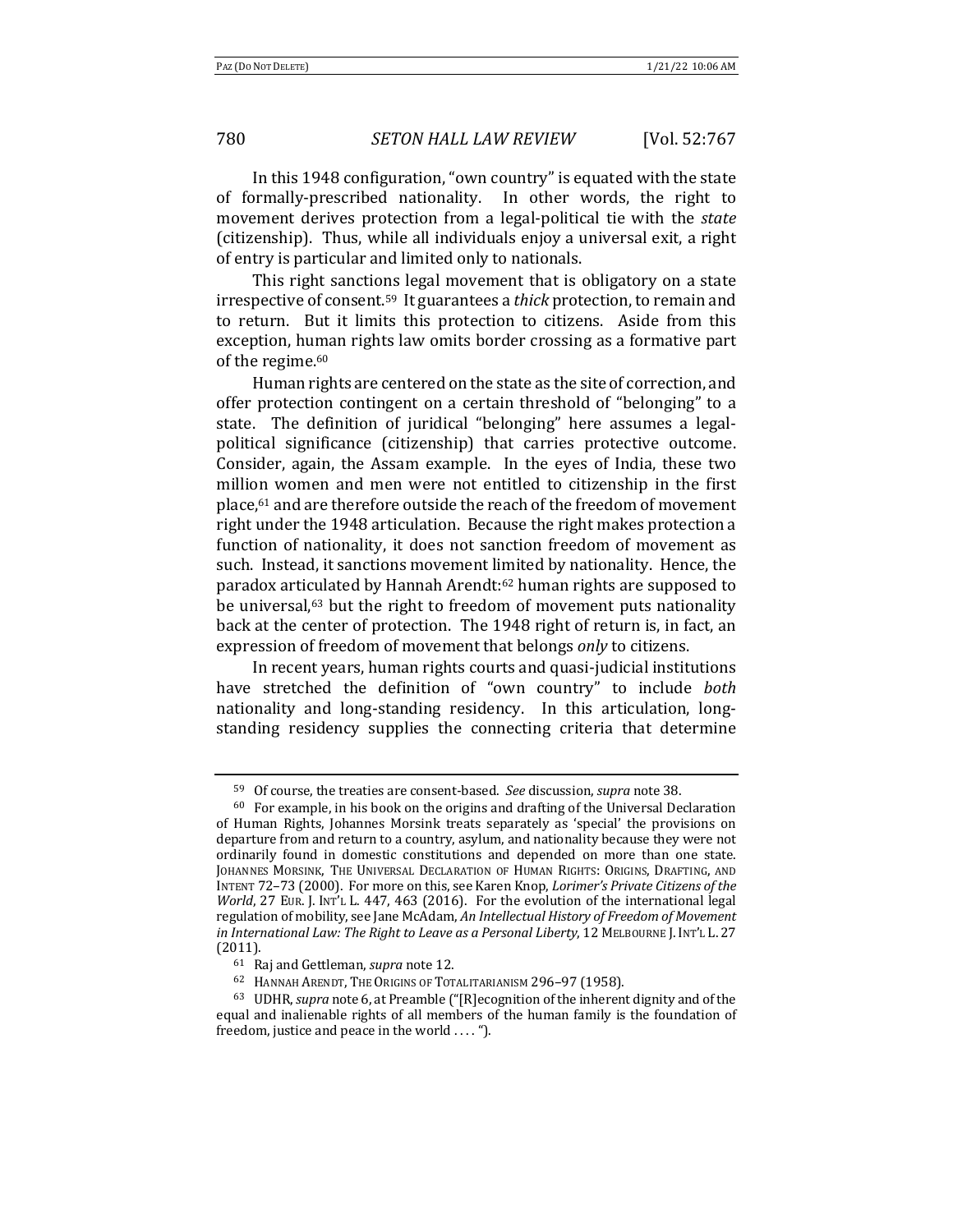whether an individual without citizenship can claim a state as her "own." And so, for example, the UNHRC decided that Canada was the "own country" in the case of a non-national Somali man who had entered at the age of four. The Committee held that he had "close and enduring connections" in Canada.<sup>64</sup> The Committee used the extensive emotional links that the man formed with Canada over a long period of time to substitute for nationality.<sup>65</sup>

This is the most mobility that these courts and quasi-judicial institutions could introduce into an international legal regime that takes for granted a certain stasis, that assumes that individuals already belong to the legitimate jurisdiction of some state, and that respects states' sovereign control over borders.<sup>66</sup> It is a law that forsakes mobility as formative, and disavows attachments and belonging shaped by the experience of migration. After this expansion, if India deports the two million individuals from Assam, those individuals will qualify for a return to their "own country" under the human right to freedom of movement. Inherent in the revised legal form is the expiration of protection if personal-territorial continuity in the state breaks down.

What about the status of the children of deportees, born postdispossession and deportation? The inheritance of refugee claims by multiple generations that have not been given a new nationality is hypothetical in the Assam case, but it is the reality for Palestinian refugees. Today, Palestinians are two, three, and even four generations removed from the original dispossession. Their example is illustrative: because of the intergenerational nature of their crisis, different generations of Palestinians make different claims that relate to different variations of belonging and of "own state."

The legitimacy of the claims of the children of Palestinians who were expelled in 1948 or 1967, and the reality of the harm they have suffered, calls for a further expansion of "own country." This expansion equates "own country" with a mix of traditions, customs, and ethnicity (descent). Here, the proxy for return to "own country" is long-standing

<sup>64</sup> U.N. Hum. Rts. Comm., Warsame v. Canada, Comm. No. 1959/2010, ¶¶ 8.4, 8.5, U.N. Doc. CCPR/C/102/D/1959/2010 (July 21, 2011); see also U.N. Hum. Rts. Comm., Nystrom v. Australia, Comm. No. 1557/2007, ¶ 7.4, U.N. Doc. CCPR/C/102/D/1557/ 2007 (July 18, 2011). These communications do not rule on a refugee status. Instead, they concern circumstances similar to the Deferred Action for Childhood Arrivals program, or European caselaw on deportation of "second generation" non-nationals.

<sup>&</sup>lt;sup>65</sup> *Warsame, supra* note 64, ¶ 8.5.

<sup>&</sup>lt;sup>66</sup> As Michael Walzer famously put it, "[a]dmission and exclusion are at the core of communal independence." MICHAEL WALZER, SPHERES OF JUSTICE: A DEFENSE OF PLURALISM AND EQUALITY 61-62 (1983). For the opposite view, see generally Joseph H. Carens, *Aliens and Citizens: The Case for Open Borders*, 49 REV. POL. 251, 251 (1987).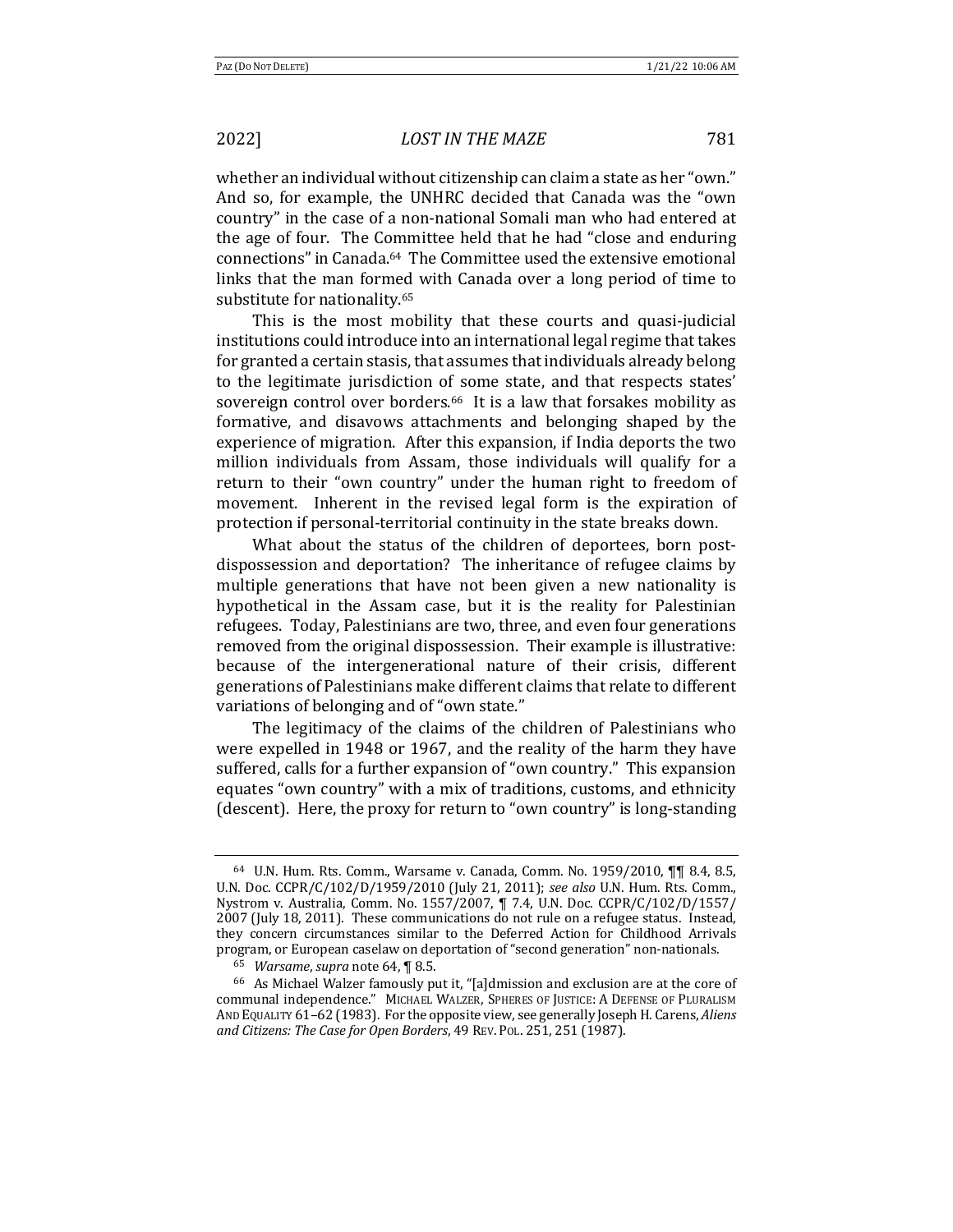territorial ties through culture and ancestry. This proxy would allow descended generations of Palestinian refugees a return to Israel, a state with which they never had physical continuity but from which their grandparents or other ancestors were forcibly expelled and dispossessed.

Ironically, there is a legal precedent that might be relevant for such an expansion: British Mandate over Palestine.<sup>67</sup> In cases involving Jews, the Mandate made a right to nationality a function of the "historical connection of the Jewish people with Palestine."<sup>68</sup> And so, "historical connection" with a territory, not physical presence, acted here as a proxy for juridical belonging. This belonging, moreover, was neither to a state nor to a place of ongoing domestic and economic roots. Rather, it was to a territory of spiritual value, a "National Home."<sup>69</sup> It generated a thicker degree of protection than others we have explored thus far, including three functions: to return, to remain, and to a Mandate nationality.<sup>70</sup> Importantly, I do not look here at the Jewish National Home as a generally accepted precedent that can generate new legal claims,<sup>71</sup> but rather to suggest the broad spectrum of "own country" interpretations that might be possible if we extend our imagination.

So far, my functional analysis of the human right to freedom of movement suggests that the term "own country" takes on a spectrum of more or less expansive juridical definitions. It can mean: (1) the *place* of ongoing domestic and economic roots; (2) the *state* of formally prescribed nationality; and (3) the *state* of longstanding residency; or perhaps also  $(4)$  the state, or the place, of long-standing territorial ties through ancestry. And it also illustrates that a return right can generate different degrees of protection from the minimum of belonging. It can

<sup>67</sup> British Mandate for Palestine, *in* THE AVALON PROJECT, http://avalon.law.yale.edu/ 20th\_century/palmanda.asp.

<sup>&</sup>lt;sup>68</sup> *See id.* at Preamble ("[T]he Mandatory should be responsible for ... the establishment in Palestine of a national home for the Jewish people ...."); *id.* at art. 7. See also The Balfour Declaration (Nov. 2, 1917). Palestinian nationality was regulated by the Palestine Citizenship Order, 1925, S.R. & O., no. 2.

<sup>&</sup>lt;sup>69</sup> British Mandate for Palestine, *supra* note 67, at Preamble ("[T]he grounds for reconstituting their national home in that country ...."). In 1922, the precise content of "National Home" remained underspecified. See MICHAEL BRENNER, IN SEARCH OF ISRAEL: THE HISTORY OF AN IDEA, ch. 3 (2018); DMITRY SHUMSKY, BEYOND THE NATION-STATE: THE ZIONIST POLITICAL IMAGINATION FROM PINSKER TO BEN-GURION, ch. 1-5 (2018).

<sup>&</sup>lt;sup>70</sup> British Mandate for Palestine, *supra* note 67, at art. 7; Palestine Citizenship Order, supra note 68.

 $71$  On the question of whether colonialism ended, see Legal Consequences of the Separation of the Chagos Archipelago from Mauritius in 1965, Advisory Opinion, 2019 I.C.J. 118, ¶ 88 (Feb. 25, 2019).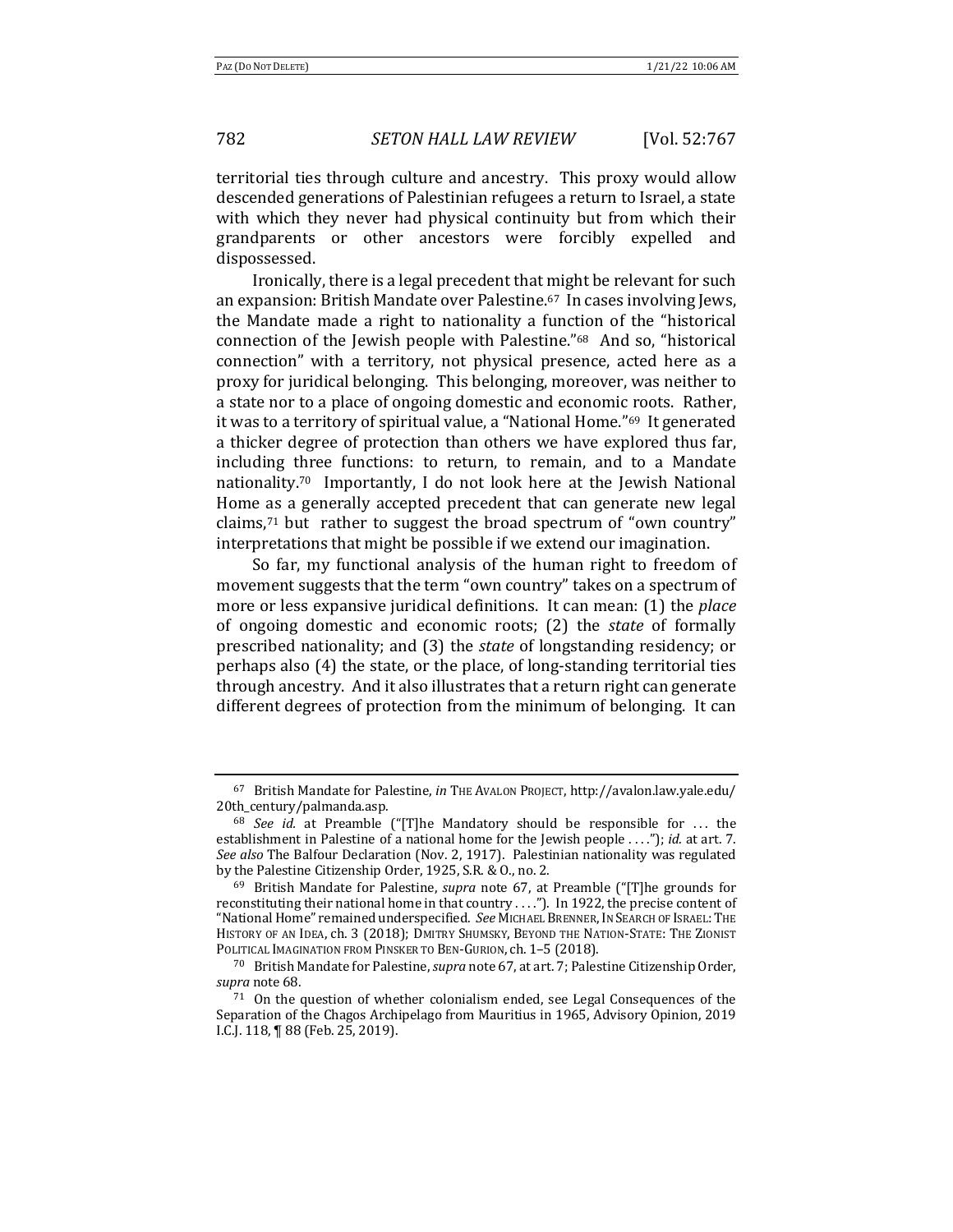include just a single function (to remain). And it can also assume two functions (to return and to remain with some status).

One might support an expansion of "own country." As a structural matter, it is within a rights framework and locates a duty-holder in one obvious state. Furthermore, it legally captures continuities in a state outside the simplest instance of ongoing personal-territorial continuity.

Such an expansion could incorporate *moral continuities* by recognizing claims associated with the injustices of colonialism, opening a route to draw on border-crossing as a remedy for ongoing dispossession. Thus, for example, economic migrants from what were colonized territories could potentially have claims for national admissions and inclusion in European states.<sup>72</sup> Further, "own country" could expand to include *political continuities* by allowing legal designation of a homeland that is different from a formal state, to cover situations that involve a return to the same physical territory but under different political control. The former can better capture indigenous claims. For instance, in cases involving indigenous communities, the land, not the state, could be legally recognized as home. Indeed, the Inter-American Court of Human Rights is moving in this direction.<sup>73</sup> The latter might legally denote the situation of Syrian refugees in Turkey. Turkey now demands to repatriate them to Syria, or the state of their nationality, but to a region under Turkish control. Finally, such an expansion could also include border crossers—mainly indigenous who are exercising a freedom of movement that is outside and independent of state dispensation.<sup>74</sup>

In thinking about incorporation into a claim for protection elements of continuity with one specific state, one can defer to existing international caselaw that consider parameters of belonging. And so, for example, in the landmark *Nottebohm Case*, the International Court of Justice performed precisely this analysis to find that claims to having a home, rather than a formal legal-political allegiance, can define nationality.75

<sup>72</sup> *See generally* E. Tendayi Achiume, *Migration as Decolonization*, 71 STAN. L. REV. 1509 (2019) (migration as a form of decolonialization).

<sup>73</sup> *See* Moiwana Cmty. v. Suriname, Preliminary Objections, Merits, Reparations and Costs, Judgment, Inter-Am. Ct. H.R. (ser. C) No. 124,  $\P$  X (June 15, 2005) (Court equated between returning to "land" to returning "home" post-massacre.).

 $74$  For a discussion of the idea of indigenous mobility outside the state, see Sherally Munshi, Race, Geography, and Mobility, 30 GEO. IMMIGR. L.J. 245 (2016).

<sup>75</sup> Nottebohm Case (Liech. v. Guat.) (second phase), Judgment, 1955 I.C.J 4, 22 (Apr. 6) (Nationality must be "real and effective," in the sense of "correspond[ing] with the factual situation.").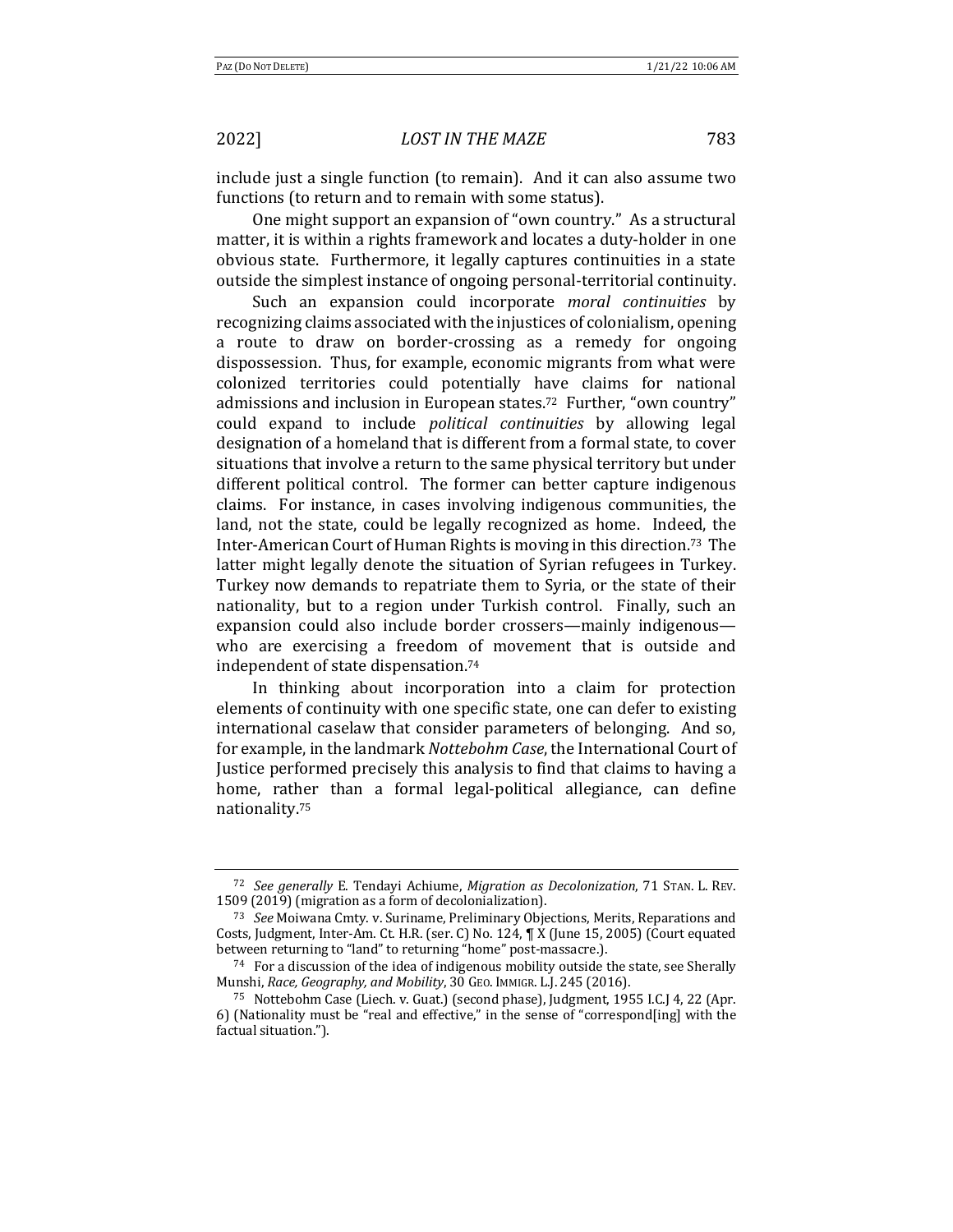Or one might reject such expansions—for there is no obvious way in which a regime that forgoes mobility as formative can accommodate claims that create positive entry obligations. The human rights framework, we saw, restricts the action of states relative to their own "nationals." It assumes that individuals already belong to the jurisdiction of a state and guarantees them the ability to exercise rights against that state. This law cannot readily tolerate expanding the notion of "own country" to include (subjective) emotional links, let alone cultural references. Such an expansion may leave states owing an entry duty to an unspecified number of individuals from all around the world. This possibility risks upending the state system and diluting the value of nationality, a central pillar of the international system.

Indeed, pushed to the extreme, the expansion of "own country" might unravel nationality doctrines all together. Under the existing system, political "belonging" is only to a (territorial) sovereign state, with boundaries of both inclusion  $("us")$  and exclusion  $("them")$ determined by national criteria and set by state law.<sup>76</sup> Drawing on moral continuity to generate "own country"  $(e.g., to fight the injuries$ of colonialism) might transform nationality from a mode of political belonging that is fixed by state law to one that is determined to a large degree by individuals from outside the state. These women and men might be connected to the state through history but share no political loyalty to the existing state and its institutions.<sup>77</sup> Finally, once the door is opened to a more expansive definition of "own country" somewhere in the international system, it might be difficult to reject it outright elsewhere in the system.

Whether one supports or rejects this expansion of "own country," the law here is relatively settled. It dictates an obvious duty-holder, and this duty-holder is responsible for the harm (thus, creating a legal

<sup>&</sup>lt;sup>76</sup> *Id.* at 23 ("[I]nternational law leaves it to each State to lay down the rules governing the grant of its own nationality."). This state-based definition of nationality is supported by human rights law. See, e.g., General Comment No. 15, *supra* note 32.

 $77$  This Treaty served as the model for the other Minority Treaties signed with the new states born after WWI. Art 4(1) of the Polish Minority Treaty forced new states to give members of minority who stratified two conditions—principle of habitual residence and the principle of origin-nationality. Minorities Treaty Between the Principal Allied and Associated Powers and Poland, June 28, 1919, 225 Consol. T.S. 412 ("Poland admits and declares to be Polish nationals ... [members of a minority] who were born in the said territory of parents habitually resident there, even if at the date of the coming into force of the present Treaty they are not themselves habitually resident there."). Said the Permanent Court of International Justice: the duty on the state to grant nationality operates "without attaching any importance to the political allegiance of these persons." Acquisition of Polish Nationality, Advisory Opinion, 1923 P.C.I.J. (ser. B) No. 7, ¶ 25 (Sept. 15).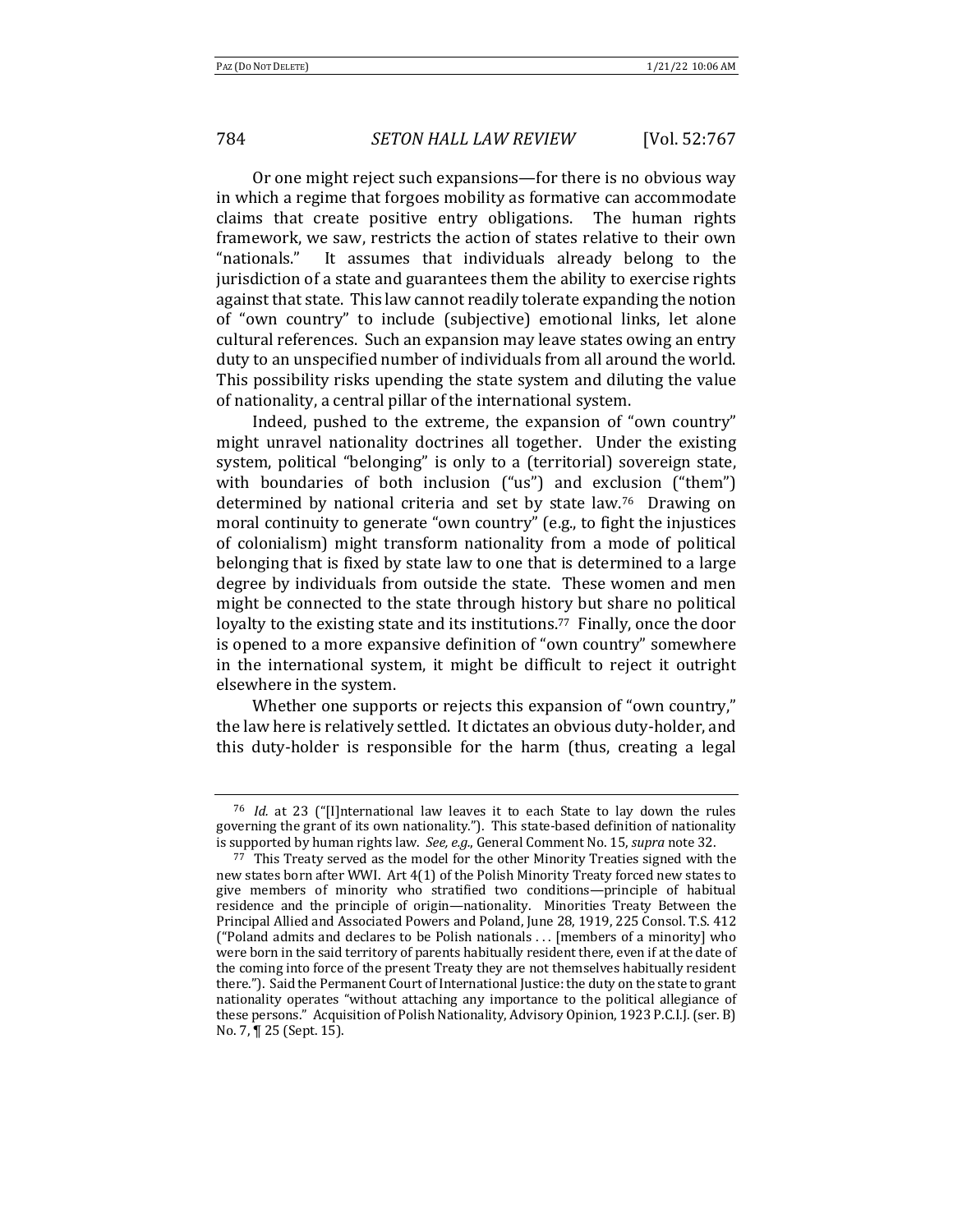relationship within Hohfeldian taxonomy).<sup>78</sup> In cases that bear on "own country," courts and quasi-judicial bodies are asked to adjudicate the nature of individuals belonging to one single state and *not* to distribute obligations between states on an ad hoc basis. Resolving these claims involves line-drawing and poses factual questions. International enforcement bodies are well suited to these inquires. These claims are, therefore, well-suited for a strategy of adjudication.

### IV. CLAIMS GROUNDED IN ENTRY: THE LAW IS INSUFFICIENTLY DEVELOPED

Even the strongest version of "own country" will *not* affect the situation of refugees who are making claims to enter. I now turn to suggest that a majority of today's refugees are left without legal recourse under human rights law because their claims do not correspond to a clear duty-holder. By examining case law before human rights courts and quasi-judicial bodies, I argue that a small subset of these "entry" refugees might nonetheless be protected. Their protection is a function of variants of access and is conditioned upon their ability to establish presence at a state border or to come under its effective control. But the equity, justice, or practical desirability of physicality as a selective criterion is far from clear.

Claims to entry concern refugees who seek to flee their "own country" because it is the source of their harm. Their demand is not to belong, but rather to escape their country of formal nationality. This desire for escape might be motivated by a "well-founded fear of being persecuted for reasons of race, religion, nationality, membership of a particular social group or political opinion  $\dots$ "<sup>79</sup> Or by "severe pain or suffering, whether physical or mental" that "is intentionally inflicted on a person  $\ldots$ "<sup>80</sup> Or by fleeing a war zone.<sup>81</sup> Or even by environmental catastrophe, $82$  or slow political deterioration (not recognized by formal law).

Regardless, the quest for mobility in these cases is a function of suffering, not belonging. The claim is not to remain or return, but to escape and to admit. And a meaningful escape requires the ability to exit from one state and to be admitted into another.

<sup>78</sup> HOHFELD, *supra* note 17.

<sup>79</sup> Refugee Convention, *supra* note 7, at art. 1.

<sup>80</sup> Convention Against Torture, *supra* note 29, at art. 1.

 $81$  Organization of African Unity Convention Governing the Specific Aspects of Refugee Problems in Africa ("OAU Convention"), art. 1(2), 10 September 1969, 1001 U.N.T.S. 45, https://www.refworld.org/docid/3ae6b36018.html.

 $82$  U.N. Hum. Rts. Comm., Ioane Teitiota v. New Zealand, U.N Doc. CCPR/C/127/  $D/2728/2016$ , para.  $9.11$  (advance unedited version) (Jan. 7, 2020).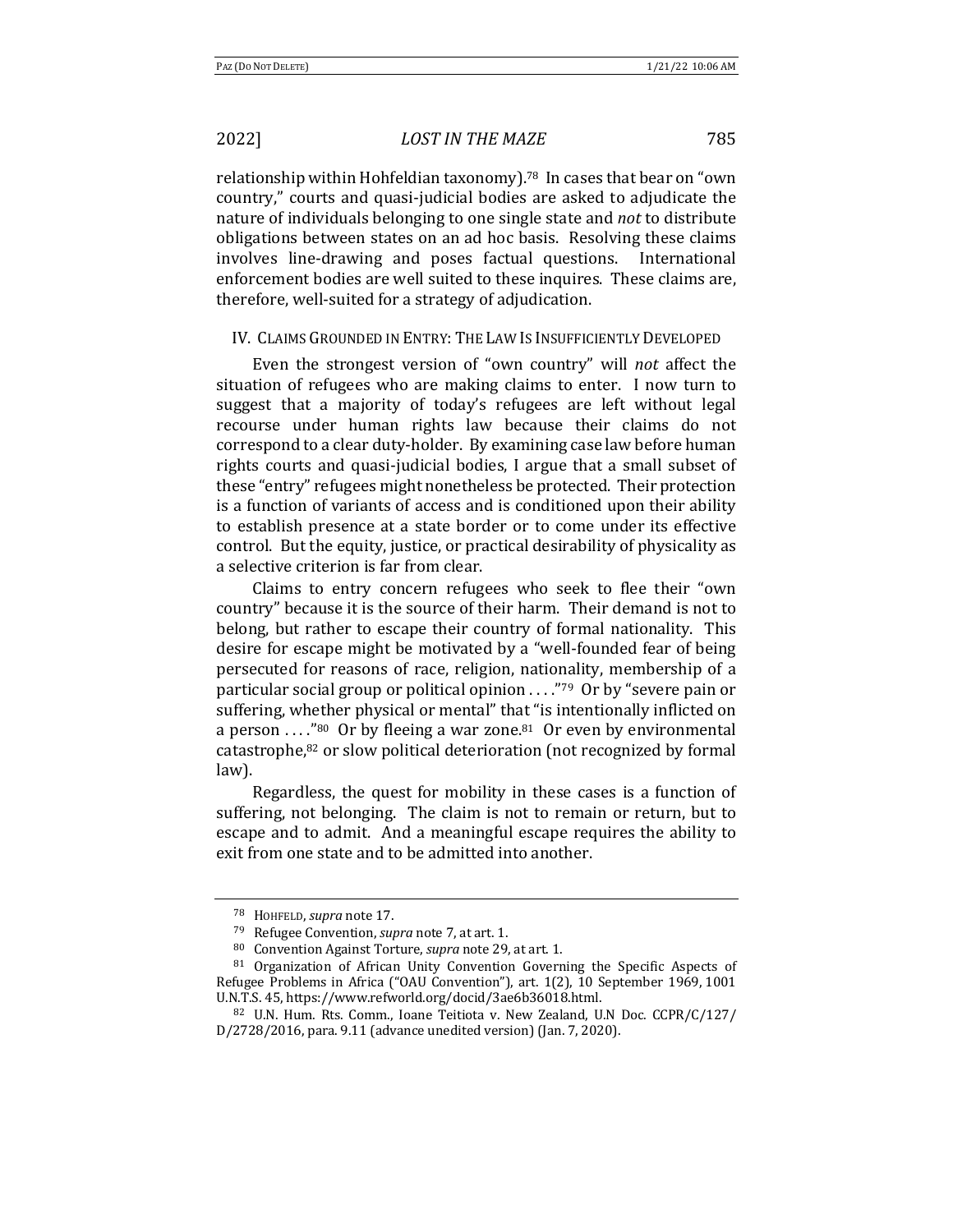But there is no universal right to cross-border movement.<sup>83</sup> International law overwhelmingly respects sovereign authority over borders. Pursuant to principles of sovereignty, every state has the power to control its territory, and in some cases a duty to do  $\text{so.}^{84}$ Moreover, every state has the right to grant nationality on the terms it wishes. $85$  Thus, a sovereign owes no entry duty to individuals it does not consent to—even if they are peaceful, disadvantaged foreigners.<sup>86</sup> Human rights law, as we have seen, qualifies this prerogative of the state only in cases that involve a return of one of the state's "own."

Operating at the margins of this regime, human rights courts and quasi-judicial bodies have begun in the past decade or so to enlarge protection of non-nationals. They have expanded somewhat the range of circumstances under which individuals are deemed to have successfully entered the state by including *both* those who are physically inside a country's borders, and also those who have come under the effective control of the state or its agents outside the state's borders.

For example, in *Hirsi Jamaa v. Italy*, 2012,<sup>87</sup> the European Court of Human Rights ("ECtHR") held that when a state interdicts a boat on the high seas carrying would-be migrants and asylum seekers, the very act of interdiction through the human agency of the state brings the passengers under the state's control.88 This triggers procedural

 $83$  Treaty instruments exclude a right of entry to their beneficiaries. *See, e.g.*, Refugee Convention, *supra* note 7, at art. 33; Convention Against Torture and Other Cruel, Inhuman or Degrading Treatment or Punishment, Dec. 10, 1984, 1465 U.N.T.S. 85; Geneva Convention IV Relative to the Protection of Civilian Persons in Time of War, art. 45, Aug. 12, 1949, 75 U.N.T.S. 287. For case law on the same point, see, e.g., HAITIAN CTRS. COUNCIL, *supra* note 45; Regina v. Immigration Officer at Prague Airport and Another, Ex parte European Roma Rights Centre and Others, [2004] UKHL 55, para. 70.

<sup>84</sup> *See e.g.*, Case of N.D. and N.T. v. Spain (App. Nos. 8675/15 & 8697/15) (Grand Chamber), ECLI:CE:ECHR:2020:0213JUD000867515, Council of Europe: European Court of Human Rights, Feb. 13, 2020, https://www.refworld.org/cases,ECHR, 5e4691d54.html.

<sup>&</sup>lt;sup>85</sup> *Nottebohm (Liech. v. Guat)*, Judgment, 1955 I.C.J. 4, at 23 (Apr. 6) ("[I]nternational law leaves it to each State to lay down the rules governing the grant of its own nationality."). Treaty instruments exclude a right of entry to their beneficiaries. See, e.g., Refugee Convention, *supra* note 7, at art. 33; Convention Against Torture, *supra* note 29, at art. 3; Geneva Convention IV Relative to the Protection of Civilian Persons in Time of War, art. 45, Aug. 12, 1949, 75 U.N.T.S. 287.

<sup>86</sup> MARTTI KOSKENNIEMI, FROM APOLOGY TO UTOPIA: THE STRUCTURE OF INTERNATIONAL LEGAL ARGUMENT 237 (1989) ("The state's exclusive right to decide what acts shall take place in its territory is virtually undisputed.").

<sup>&</sup>lt;sup>87</sup> *Hirsi Jamaa, supra* note 20.

<sup>88</sup> *Id.* para. 74.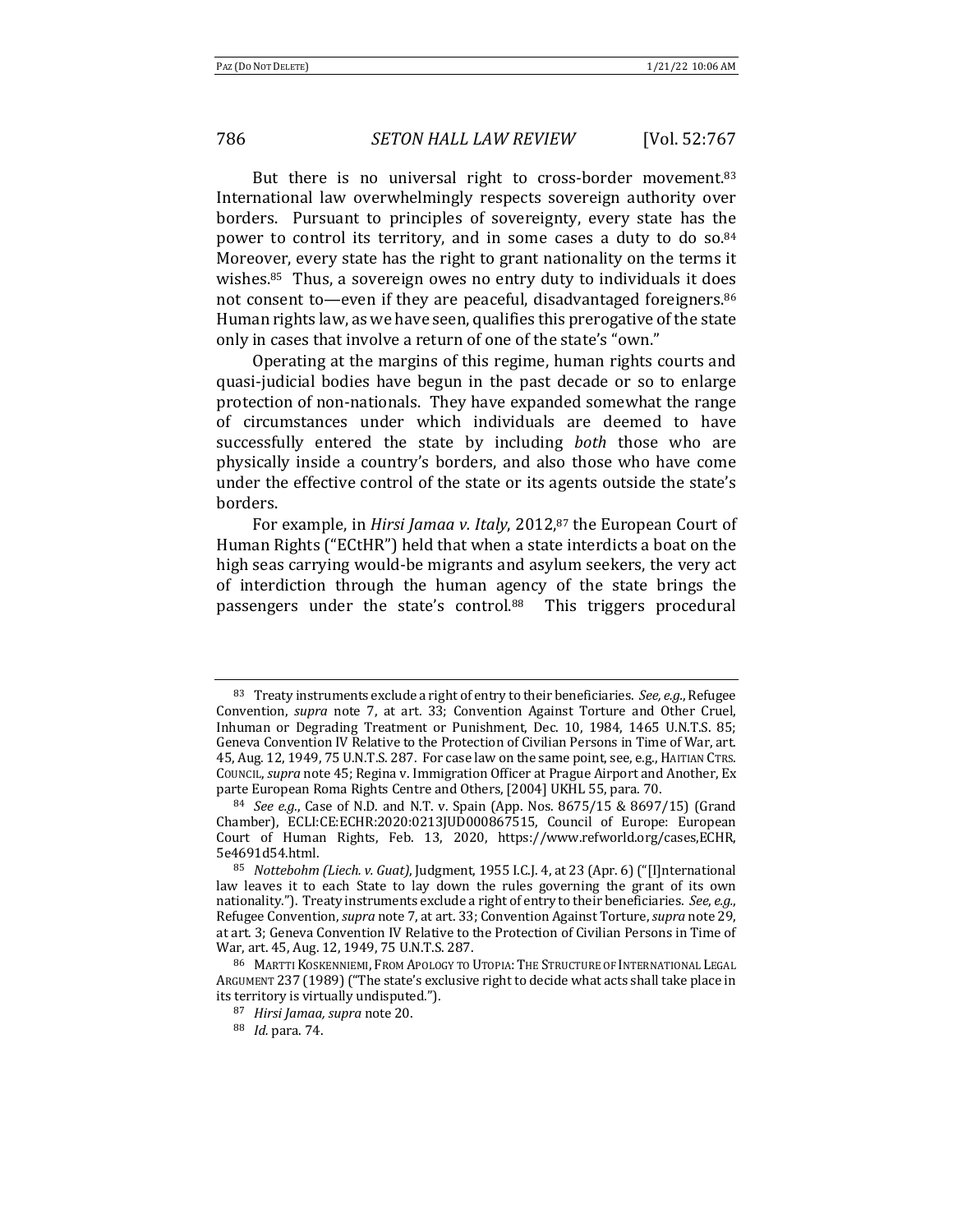protections for the passengers on the boat, including individual status determination.89

Importantly, the ECtHR did *not* create a right of entry.<sup>90</sup> Instead, it stretched out the definition of entry so that it covers not only individuals who are inside the state proper (jurisdiction is territorial), $91$  but also those arriving at the state's borders, or even at the functional equivalents of borders (jurisdiction qua "effective control").<sup>92</sup> This protection is thin and transitory. It lasts only insofar as needed for the purpose of an individualized examination of applications for protection<sup>93</sup> (although, of course, individual status identification processes would presumably enable more people to get into the state). Much like the ECtHR, other human rights courts and instruments have gone out of their way to clarify that they are not upsetting the policy of state control over borders.<sup>94</sup>

 $92$  Like the ECtHR, the UNHRC held that the state is responsible for protecting the human rights of "all persons in their territory and all persons subject to their jurisdiction." UNHCR, Advisory Opinion on the Extraterritorial Application of Non-Refoulment Obligations Under the 1951 Convention Relating to the Status of Refugees and Its 1967 Protocol, para. 36 (Jan. 26, 2007) [hereinafter Extraterritorial Application], https://www.unhcr.org/4d9486929.pdf. According to the UNHRC, the test for the applicability of the law is not territorial presence, but effective control of the State. This was confirmed by Article 2(1) of the ICCPR. ICCPR, *supra* note 6, at art. 2(1). Extraterritorial application of human rights has been likewise supported by other international human rights bodies and national courts. For a summary, Extraterritorial Application, *supra* note 92, para. 36.

<sup>93</sup> *Hirsi Jamaa, supra* note 20. This was confirmed in Georgia v. Russia (I), App. No. 13255/07, para. 195 (July 3, 2014), http://hudoc.echr.coe.int/eng?i=001-109231; Affaire Sharifi et autres c. Italie et Grèce, App. No. 16643/09, (Oct. 21, 2014), http:// hudoc.echr.coe.int/eng?i=001-147287; Affaire Khlaifia et autres c. Italie, App. No. 16483/12, para. 235 (Dec. 15, 2016), http://hudoc.echr.coe.int/eng?i=001-170054.

 $94$  *E.g.*, G.A. Res.  $40/144$ , Declaration on the Human Rights of Individuals Who Are Not Nationals of the Country in Which They Live, art.  $2 \nparallel 1$  (Dec. 13, 1985) ("Nothing in this Declaration shall be interpreted as  $\dots$  restricting the right of any State to promulgate laws and regulations concerning the entry of aliens and the terms and conditions of their stay . . . ."). For the European system, see also Case of Abdulaziz, Cabales and Balkandali v. the United Kingdom, App. Nos. 9214/80, 9473/81 & 9474/81, para. 67 (May 28, 1985); Boujlifa v. France, App. No. 25404/94, (Oct. 21, 1997), para. 42, http://hudoc. echr.coe.int/eng?i=001-58106; Boughanemi v. France, App. No. 22070/93, (Apr. 24, 1996), para. 42; Case of N. v. The United Kingdom, App. No. 26565/05, Eur. Ct. H.R. 12 (2008). For the Inter-American system, see Convention Regarding the Status of Aliens in the Respective Territories of the Contracting Parties, art. 1, Feb. 20, 1928, 132 L.N.T.S. 302.

<sup>89</sup> *Id.* paras. 184-85.

 $90$  In fact, the Grand Chamber affirmed: "Contracting States have the right ... to control the entry, residence, and expulsion of aliens . . . . [T]he right to political asylum is not contained in either the Convention or its Protocols." Id. para. 113.

<sup>&</sup>lt;sup>91</sup> States' obligations are rooted in the state's overall control over territory. See Loizidou v. Turkey, App. No. 15318/89, Judgment (preliminary objections), Feb. 23, 1995, para. 62.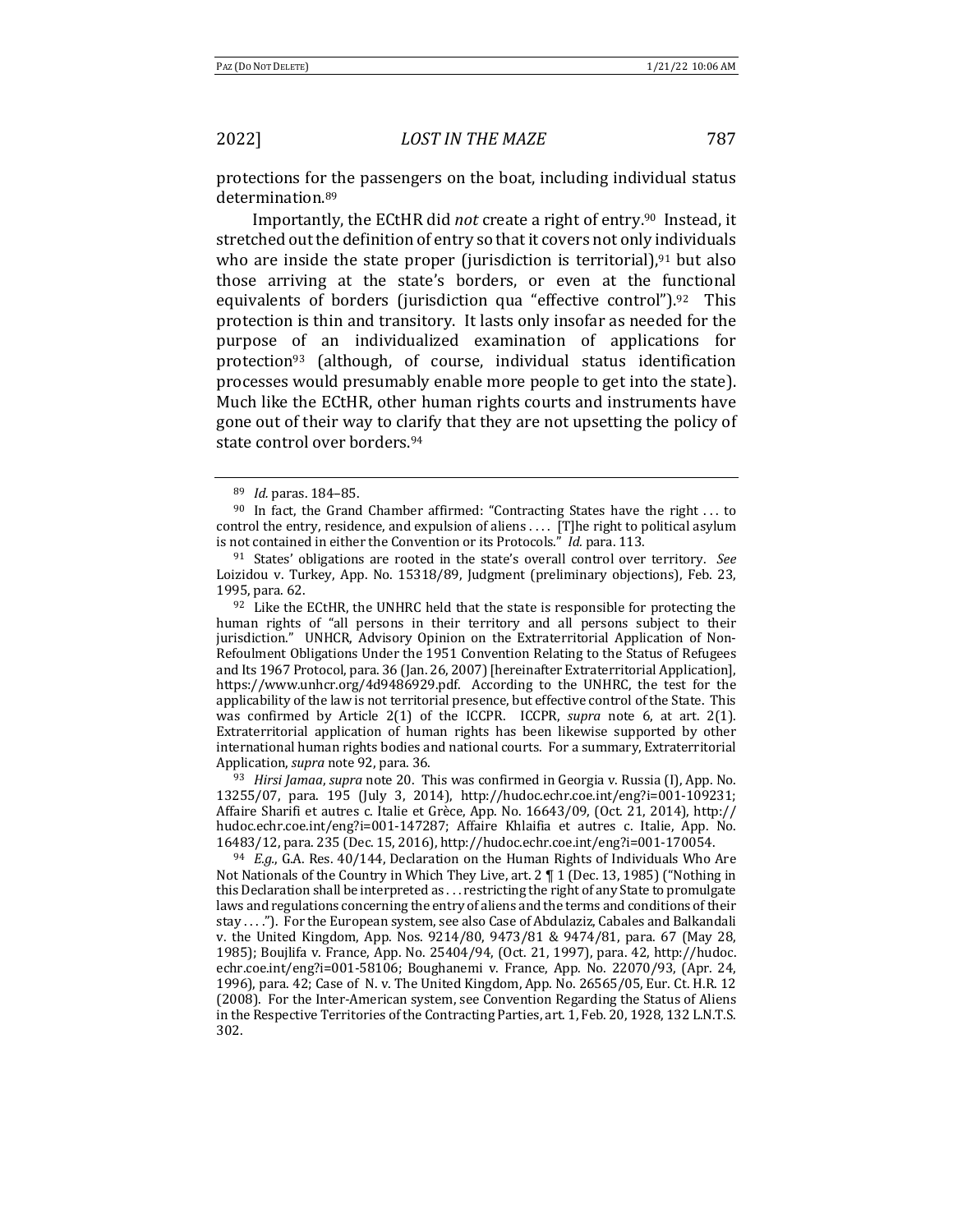Here, then, human rights courts and quasi-judicial bodies trigger jurisdiction by physical presence and make the allocation of protection dependent upon an individual's ability to come close to a state or its agents.<sup>95</sup> This leaves the location of the plaintiff consequential for the state power of exclusion. Normatively, the distinction between those extended protection and those left without protection is not fully justified. Human rights law claims universality, but here protection extends to some individuals and not others and is not generalizable.<sup>96</sup> As a policy matter, moreover, the proximity of a non-national to the state is an odd way to prioritize between the interests of these two relevant stakeholders. Furthermore, the incremental protections recognized by human rights courts and treaty bodies in developing this access-based compromise might actually decrease pressure for more fundamental reforms of the international refugee regime.

Recently, the ECtHR clamped down on even this thin protection, which is a function of physical presence. In *N.D. and N.T. v. Spain*, 2020,<sup>97</sup> the Court subjected the duty of the state to offer individual status determination to the culpable conduct of a non-national. Without a precise definition of "culpable conduct," $98$  the Court found that a state owes no individual status determination to non-nationals who have not made "use of the existing legal procedures for gaining lawful entry,"<sup>99</sup> and instead choose behavior that places "themselves in jeopardy."<sup>100</sup> And so, after human rights enforcement bodies have incentivized nonnationals to undertake dangerous travel to establish presence, they also penalize them for putting themselves in peril.<sup>101</sup>

All this begs the question: where does a law that lacks a universal right to cross borders, and case law that draws on physical access to extend protection, leave a refugee who makes a claim motivated by entry?

In this case, before the refugee is able to take the perilous journey to set foot in the territory of a host state or reach its borders, there is no

<sup>&</sup>lt;sup>95</sup> On this, see *Walls*, *supra* note 11.

 $96$  Note, however, that important scholars offer a normative argument for granting protection to those who are 'here,' see generally, important work by Linda Bosniak. *E.g.*, Linda Bosniak, *Being Here: Ethical Territoriality and the Rights of Immigrants*, 8 THEORETICAL INQUIRIES IN LAW, 389, 403 (2007); see, e.g., AYELET SHACHAR, THE BIRTHRIGHT LOTTERY: CITIZENSHIP AND GLOBAL INEQUALITY (2011).

<sup>&</sup>lt;sup>97</sup> *See supra* note 21.

<sup>&</sup>lt;sup>98</sup> *Id.* para. 231. A conduct that "places" the applicants "in jeopardy."

<sup>&</sup>lt;sup>99</sup> *Id.* para. 231. For these available means to legal protection, see *id.* para. 212.

<sup>100</sup> *Id.* para. 231.

<sup>&</sup>lt;sup>101</sup> For discussion of *N.D. and N.T. v. Spain*, see Moria Paz, *The Legal Reconstruction of Walls:* N.D. and N.T. v. Spain, 2017, 2020, 22 N.Y.U. J. Legis. & Pub. Pol'y 693, 711 (2020).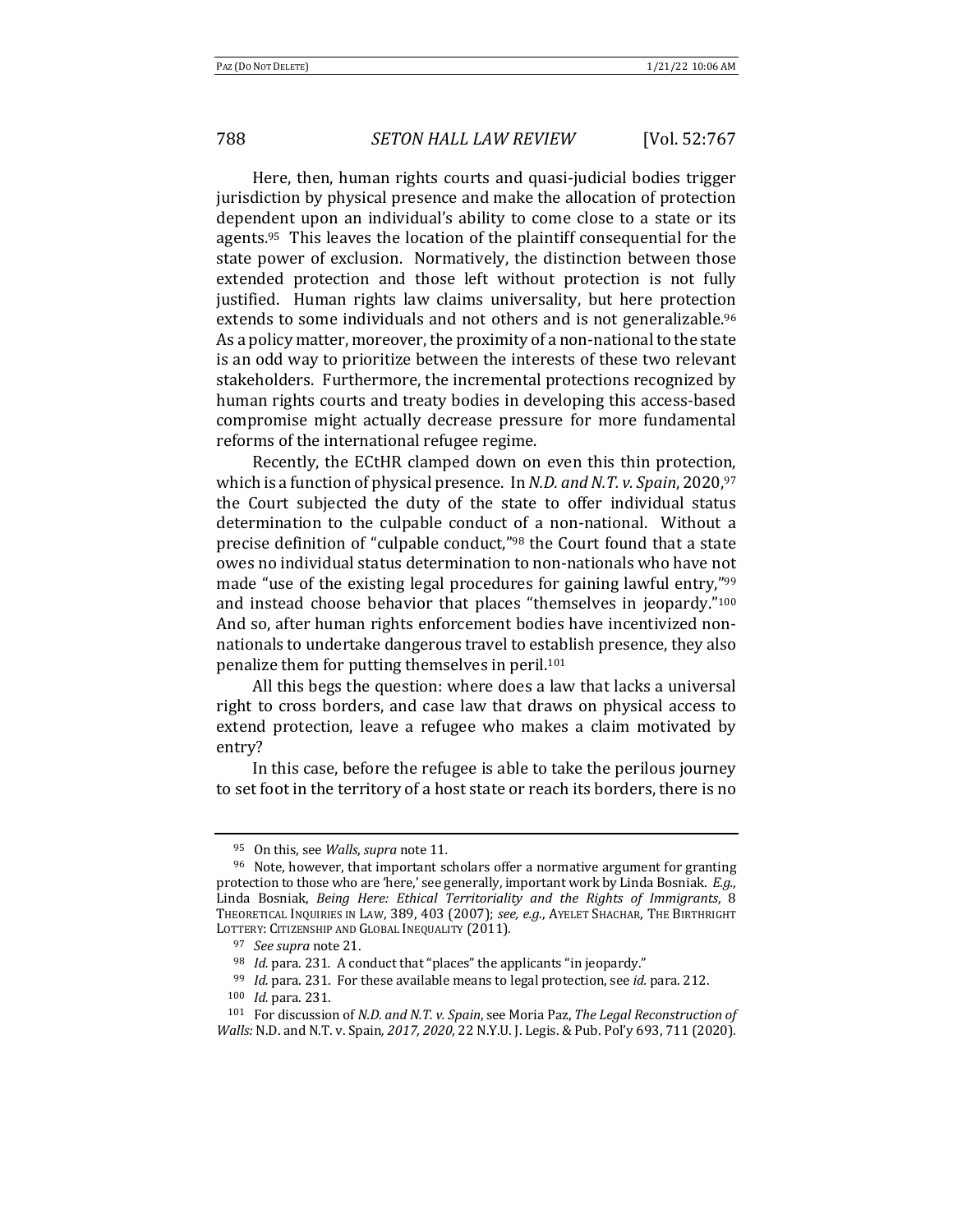clear nexus between the claim she makes and one particular dutyholder. Instead *all* states bear a universal and general duty, but no one state owes a particular entry duty. In fact, all states have a right, sometimes even a duty, to control their borders.

Consider the example of a Syrian refugee who is stopped in the Mediterranean Sea before making contact with a potential host state. As a Syrian, she qualifies as a refugee under the definition of the U.N. Refugee Agency.<sup>102</sup> But human rights jurisdiction in her case can neither be presumed (territorial jurisdiction) nor established (jurisdiction qua control). Absent a correlative relation, the condition for a human rights duty to permit entry is not established against any one state in particular. Instead, her entry-based claim imposes a duty on *all* states, and all states share this duty equally.<sup>103</sup> And so, resolving the claim of this woman involves the allocation of burdens and of inequities to *all* states. Those claims, therefore, are better suited to the realm of negotiations, bilateral or multilateral agreements, and the political arena.

This dynamic, then, displaces legal duties with altruism; any one state can choose to be generous and admit this woman, but it does not carry a duty to let her in. At the same time, it also reduces this woman to an object of sympathy. She is torn from any actual legal protection and is left instead with only a sentimental appeal to an unspecified common humanity.<sup>104</sup>

The exception is, of course, if the Syrian woman in this example reached the territory of a state and requested entry (strong territoriality). Or, in the alternative, if she came within the effective control of this state or its agents and requested this entry (neoterritoriality). In such cases, providing the woman's conduct does not qualify within the vague definition of "culpability" (recall *N.D. and N.T. v.* Spain), there is a single state of jurisdiction that is the duty-holder by default,<sup>105</sup> until it can identify another state to take its place.

<sup>&</sup>lt;sup>102</sup> UNHCR, *What Is a Refugee?*, U.N. (2020), https://www.unrefugees.org/refugeefacts/what-is-a-refugee/.

<sup>&</sup>lt;sup>103</sup> For a general discussion of human rights jurisdiction for duty, see Besson, *supra* note 52. On human rights "responsibilities," see Samantha Besson, *The Bearers of Human Rights Duties and Responsibilities for Human Rights* - *A* Quiet (R)Evolution, 32 Soc. PHIL. & POL'Y 244 (2015).

<sup>&</sup>lt;sup>104</sup> Munshi, *supra* note 74 (discussing children).

<sup>&</sup>lt;sup>105</sup> *Hirsi Jamaa, supra* note 20, para. 74 ("Whenever the State through its agents operating outside its territory exercises control and authority over an individual, and thus jurisdiction  $\dots$ "). The ECtHR has been reluctant to apply the ECHR outside the territory of the Convention States, notably ECtHR, Bankovic & Others v. Belgium & 16 Other Contracting States, App. No. 52207/99, 11 B.H.R.C. 435, para. 59-80 (Dec. 12, 2001), http://hudoc.echr.coe.int/eng?i=001-22099. Even in this case, however, the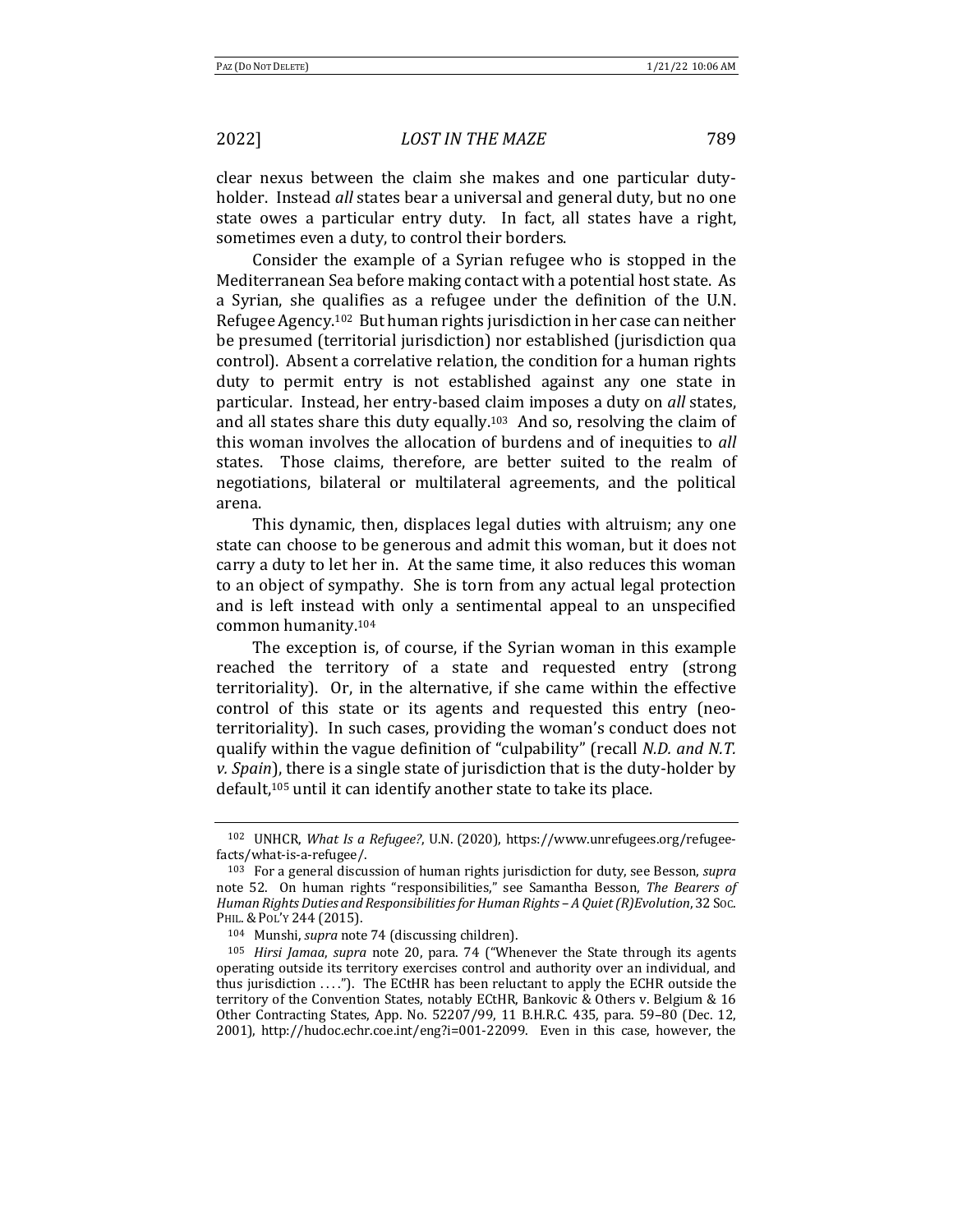In this case, the woman's physical location—her presence within the state—triggers a duty that trumps the state's control over its territory. But territorial access is an odd way to sort out the policy interests of the stakeholders involved. From the perspective of the individual non-national, it selects for some physical, economic, and locational features. From the perspective of the state, it burdens states unequally. In cases dealing with states of equal capacity, the accident of geography determines the protective burden: states with more easily penetrable borders, or with unreliable or uncooperative neighbors, will bear a heavier influx.

More complicated still are non-core cases, such as those involving refugees who flee private persecutors (when the state is willing but unable to prevent the persecution). For example, consider an individual fleeing gang violence in Central America. In this situation, case law on status determination is less clear. In the functional terms that I have suggested, the claim is for protection by the individual's "own country." In other words, it is a claim motivated by continuity. The inability of the individual's "own country" to grant this protection leads him to make an entry claim on other states for refuge. Those other host states, moreover, may approach the claim from the perspective of refugee status determination, and may not see these cases as qualifying for refugee treatment.<sup>106</sup>

In this case, the duty-holder is not clear in two separate ways. To begin, is it the home state where the gang violence occurred, or the host state that might take him in? And if it is not the home state, then what particular state must offer refuge? Before this man—or woman reaches the territory of one state, there is no particular reason why any one state should take him in. Without a particular duty-holder, his claim for a legal status or an entitlement remains abstract.

Court concluded that "the ECtHR has consistently held that the obligations under the ECHR apply extraterritorially in situations where 'a State exercises through the effective control of the relevant territory and its inhabitants abroad  $\dots$ . All or some of the public powers normally to be exercised by that government," *Id.* para. 71. In recent cases, ECtHR based the decisions in which it declined jurisdiction for acts outside the territory of Member States not on territorial grounds. See, e.g., Saddam Hussein v. Albania and others, App. No. 23276/04, Court Decision on Inadmissibility (Mar. 14, 2006), http:// hudoc.echr.coe.int/eng?i=001-72789; Saramati v. France, Germany and Norway, App. No. 78166/01, Grand Chamber Decision on Admissibility (May 2, 2007), http://hudoc.echr.coe.int/eng?i=001-80830. International law here developed in an opposite way to U.S. law. See Sale v. Haitian Ctrs. Council, Inc., 509 U.S. 155, 160 (1993).

<sup>106</sup> For example, the United States expanded the range of recognized claims to include persecution on account of gang violence. But see the 2018 executive branch decision that made it much harder to seek asylum based on gang violence, Matter of A-B-, 27 I & N Dec. 316, 320-23 (A.G. 2018).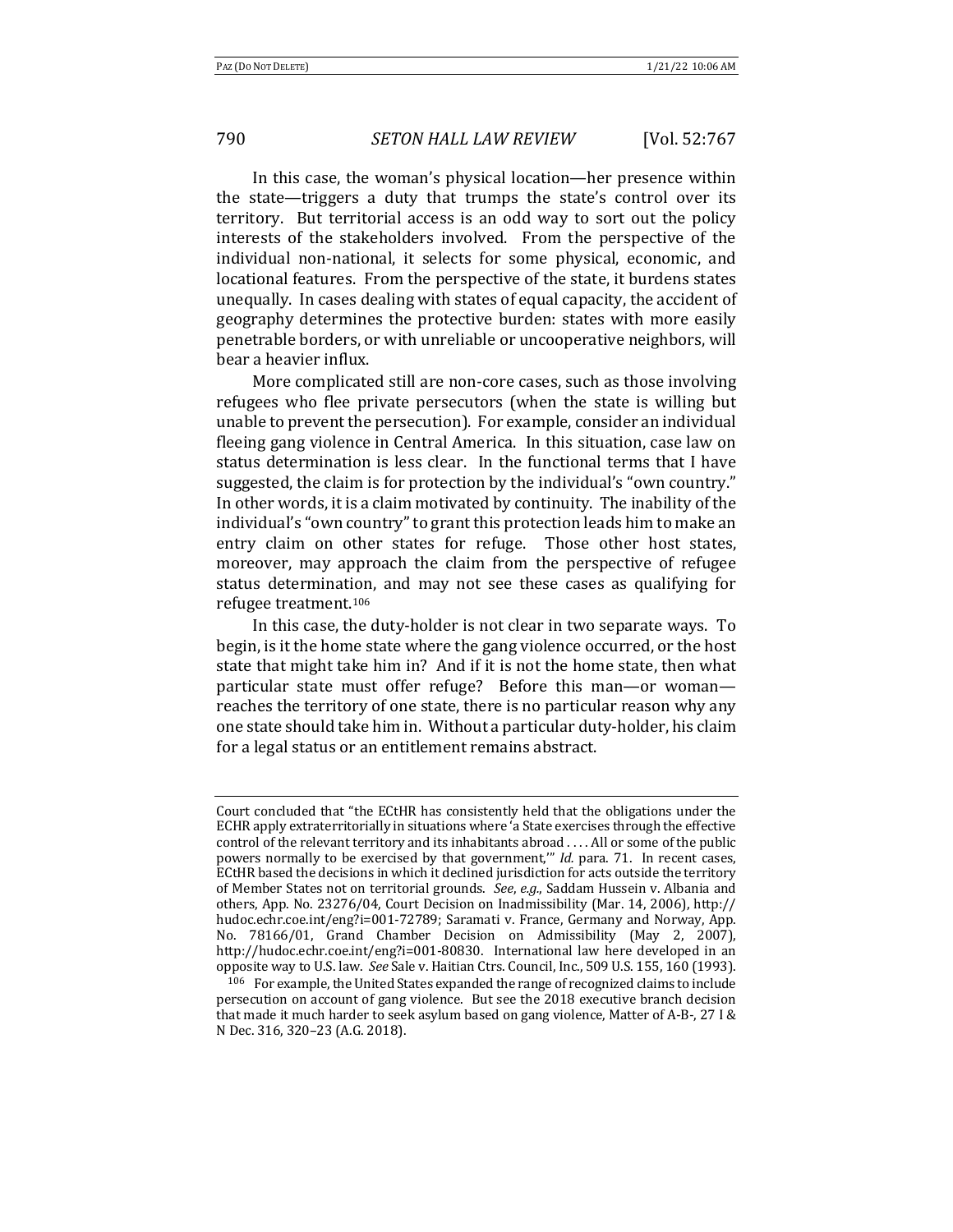By constructing a regime that guarantees universal exit but no corresponding entry duty, the law has abandoned "entry" refugees permanently stuck in transitional locations, such as refugee camps or territorial borderlands.

The Syrian woman I mentioned above leaves the sympathetic viewer thinking that she deserves our care. The genuine sympathy evoked obscures any analysis of the responsibility of the law for her predicament in the first place. This woman went to sea so she could get into a host state and use her access to create a legal right for protection.

Significantly, my point is not that entry claims are not susceptible to adjudication. Rather, that they require a further level of political treaty negotiation to assign an entry right to specific duty-holders. Without an agreed-upon framework that spells out how courts should distribute entry obligations, these claims do not lend themselves to adjudication. They leave courts moving ad hoc, resolving underlying normative questions about who is most vulnerable and who is most capable of providing protection. At the moment, courts do so by drawing on variants of physical access to compromise between the interests of the non-national and the state. But this compromise leaves *access* doing most of the work in the allocation of protection. Alas, access is a bad proxy for the real, substantive conflict between individual non-nationals and states over whom to protect, in what order of priority to protect, and by whom they should be protected. And, furthermore, access also leaves those individuals who fail to establish such physical presence figures of abjection; they remain objects of humanitarian sympathy more than bearers of legal rights.

### **V. CONCLUSION**

At the present moment, the world faces a massive crisis of mobility. I have sought to bring human rights and refugee law into the frame of normative consideration by exploring the structural gaps in these regimes when addressing this crisis. These laws defer to the sovereign control of national borders and assume that individuals are already 'within' states. They forgo mobility as formative.

Operating within this state-centric frame, current legal practice conditions the protection of refugees on (i) the definition of a "refugee" and (ii) the right of non-refoulment. But I have argued that this formal legal practice blurs the difference between two sub-sets of refugees and the claims they make on the law, and also obscures the looseness of obligation under human rights and refugee law.

To illuminate the slippery nature of these obligations, I have introduced a new taxonomy that differentiates between two types of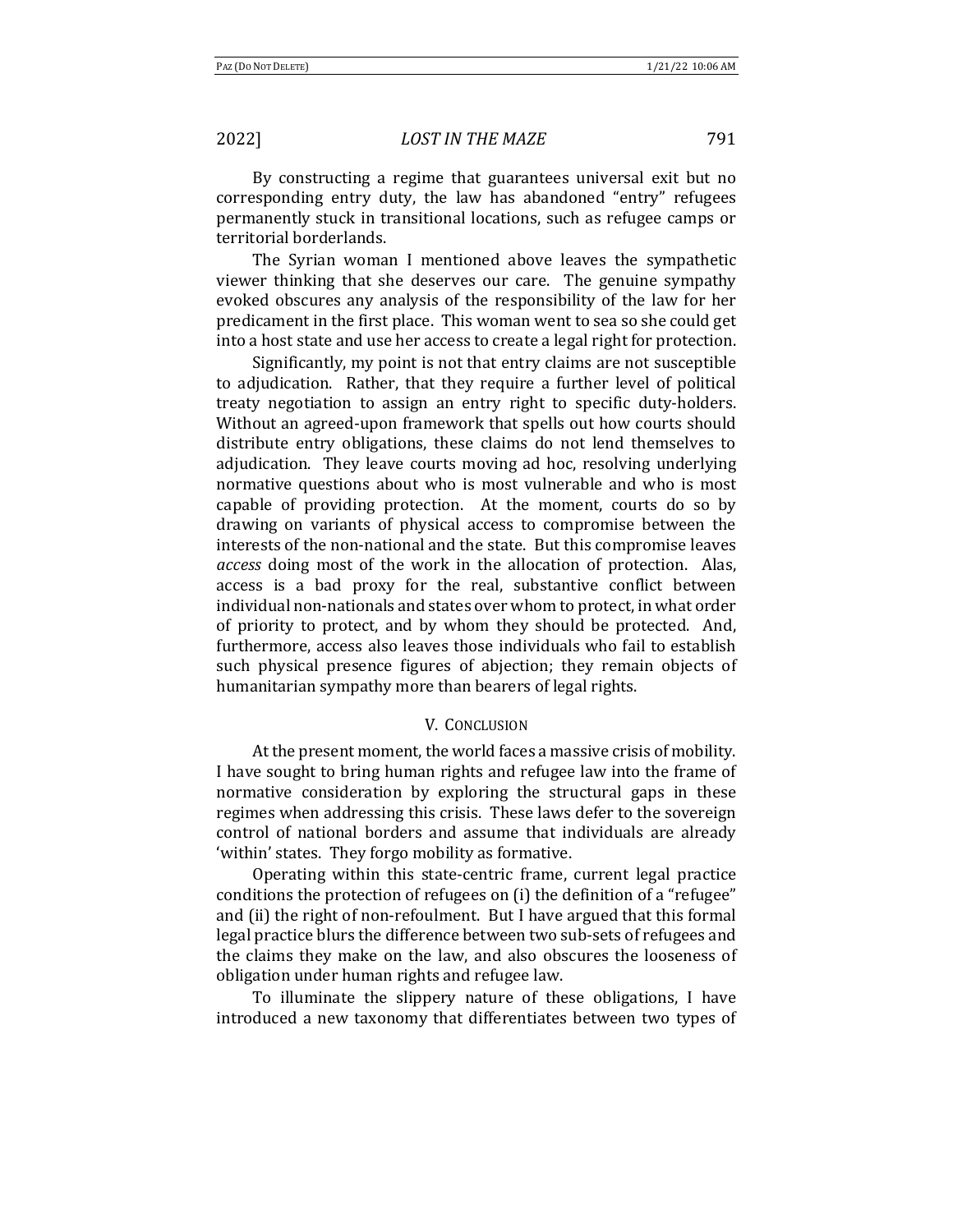refugee claims on the law: continuity-based claims and entry-based claims. This taxonomy divides refugees by the nature of the claims they make and differentiates between two separate normative impulses: stability or "stasis" (guaranteeing the right of an individual to remain or to return to where she belongs, territorially, sociologically, politically, or emotionally), and mobility (protecting the right of an individual facing harm to leave where she belongs and to enter to another state). Furthermore, this taxonomy also separates refugees on the basis of the duty-holder against whom they are making their claims for protection: "own country," or "any country but own country," and distinguishes between the duty not to deport and the duty to admit.

Drawing on an analysis of the human right to freedom of movement, I have further suggested that human rights law developed in a way that understands rights in terms of continuity—i.e., belonging to a national state. It finds justice and fairness inside one's own state. But this evolution does not fit the current political reality. Most refugees today are making claims motivated by entry. For them, justice and fairness lie in fleeing their "own state" and settling in another. In their cases, human rights and refugee law create clear rights, but they do not point at any obvious duty-holders. And so, all states are free to treat the rights of such refugees as someone else's duty. This leaves these regimes less and less relevant to the reality on the ground.

There are practical implications for states of this gap between the law and the empirical reality. Those states that resist participating in refugee protection today, like Hungary or Poland, may want to consider how small the vision of human rights and refugee law really is. Looking past the rhetoric of rights, both the human rights and refugee regimes in fact ask very little of states. They do not create an entry duty and instead acquiesce to state control over their borders. And those states that declare their adherence to human rights and refugee law might well consider that the real engine of today's refugee crisis inheres in the lack of entry. Without taking this challenge head on, regardless of their commitments to international law, they are already on the way towards the practice of Hungary or Poland.

Further, for those who are committed to the protection of refugees, it is worthwhile to acknowledge the misfit between the legal regime and the reality on the ground: without a further level of treaty negotiations to make entry-rights actionable against specific states, refugee law, first, fails on its own terms because it does not achieve what it sets out to donamely, to protect the most vulnerable. Second, it comes up short as a matter of principle because it allocates privileges and duties arbitrarily.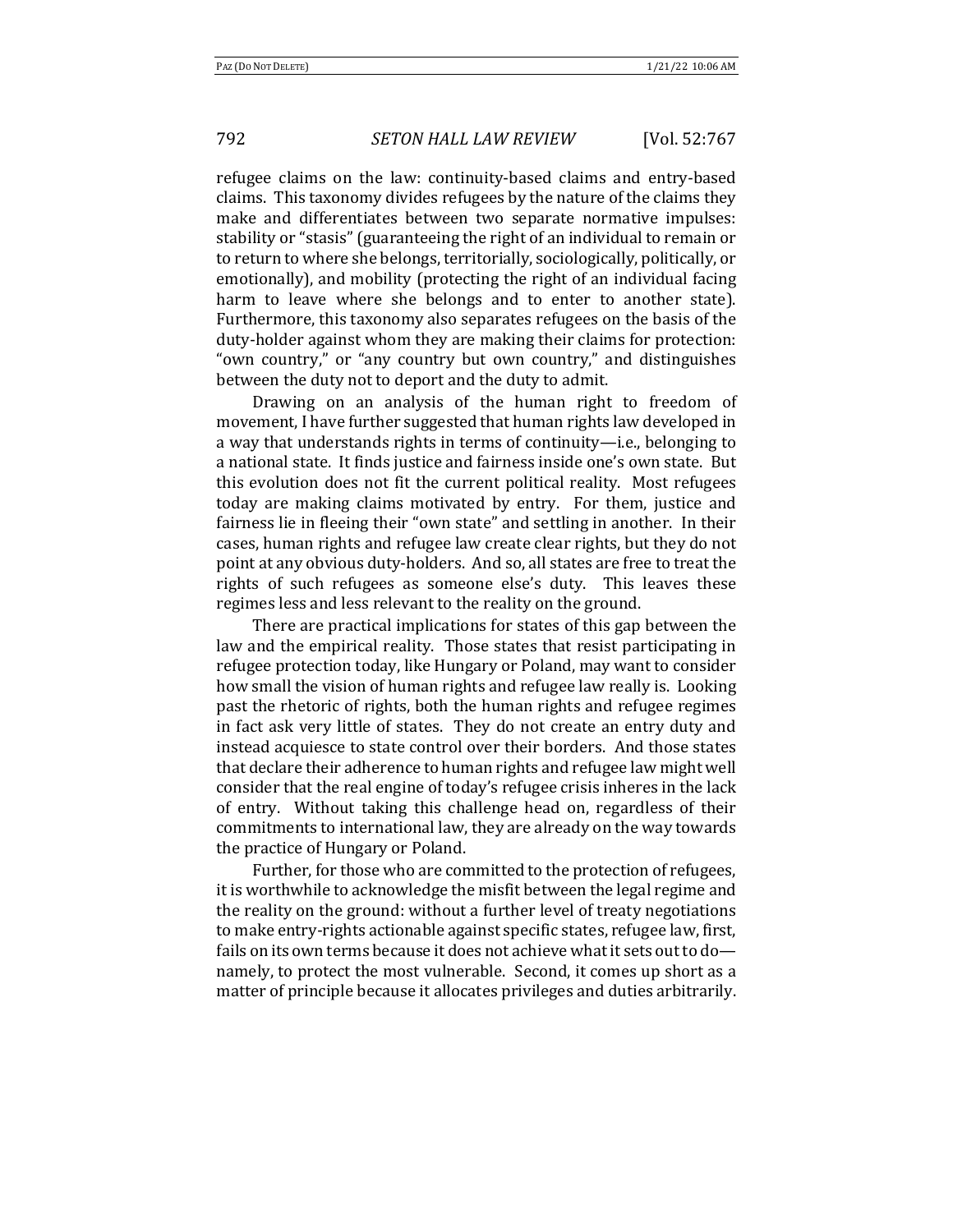In embracing an access-based compromise that awards consideration for protection on the basis of claimant location, human rights courts and treaty bodies might have actually compounded this inadequacy of refugee law. By linking human rights protections to the ability to establish a territorial presence in the state (strong territoriality) or to come within the effective control of the state or its agents (neo-territoriality), these human rights enforcement institutions have effectively reduced the pressure on the international refugee regime to achieve more structural reforms. And, at the same time, these adjudicative bodies may have also obstructed us from recognizing as rights holders those refugees who fail to establish access. Instead, before they reach our shores—through the desert, across the ocean, or over the wall—we more readily identify them as subjects of sympathy.

Facing a global crisis of mobility, it is vital to directly tackle the question of entry. This could entail building further on the work already started by leading scholars to reorient the international community away from the refugee paradigm and toward a new global legal framework, *a law of migration*,<sup>107</sup> or towards *criminal law* to enforce the rights of refugees and migrants.<sup>108</sup> Such frames should not be limited to the possibility of a presumptive right to migrate, broad liberal commitments to freedom of movement, and the doctrinal avenue of "crimes against humanity" to create individual criminal liability for border violence. Given the lack of an entry I traced in this Article, they must also articulate the duties of states. More specifically, how would lines be drawn around individuals who must receive maximal protection under the law, and by whom?<sup>109</sup> In addition, advocates of this shift away from the structure of refugee law must also reckon with the risk of losing universal consent to this elaborate body of law.<sup>110</sup>

Given that current political trends do not support progress toward a universal entry duty, an alternative avenue forward is to craft rights to entry through a legal regime that seeks to obtain state consent. A

<sup>&</sup>lt;sup>107</sup> There is mushrooming new work here, e.g., *Symposium on Mapping Global Migration Law,* 111 AJIL UNBOUND 504 (2017).

<sup>&</sup>lt;sup>108</sup> For discussion, including sources, see Itamar Mann, *The New Impunity: Border* Violence as Crime., 42 U. PENN. J. INT'L L. (forthcoming), https://ssrn.com/abstract= 3548181.

 $109$  Some of the questions that are relevant: (1) what is the level of negotiations (who participates), and degree of transparency,  $(2)$  who will allow entry and to whom and to how many, and (3) what will be the role of law (if at all).

<sup>&</sup>lt;sup>110</sup> James Hathaway is associated with this view. See, e.g., James C. Hathaway, *Moving* Beyond the Asylum Muddle, BLOG EUR. J. INT'L L. (Sept. 14, 2015), http://www.ejiltalk.org/ moving-beyond-the-asylum-muddle/ ("The moment has come not to renegotiate the Refugee Convention, but rather at long last to operationalize the treaty in a way that works dependably, and fairly.").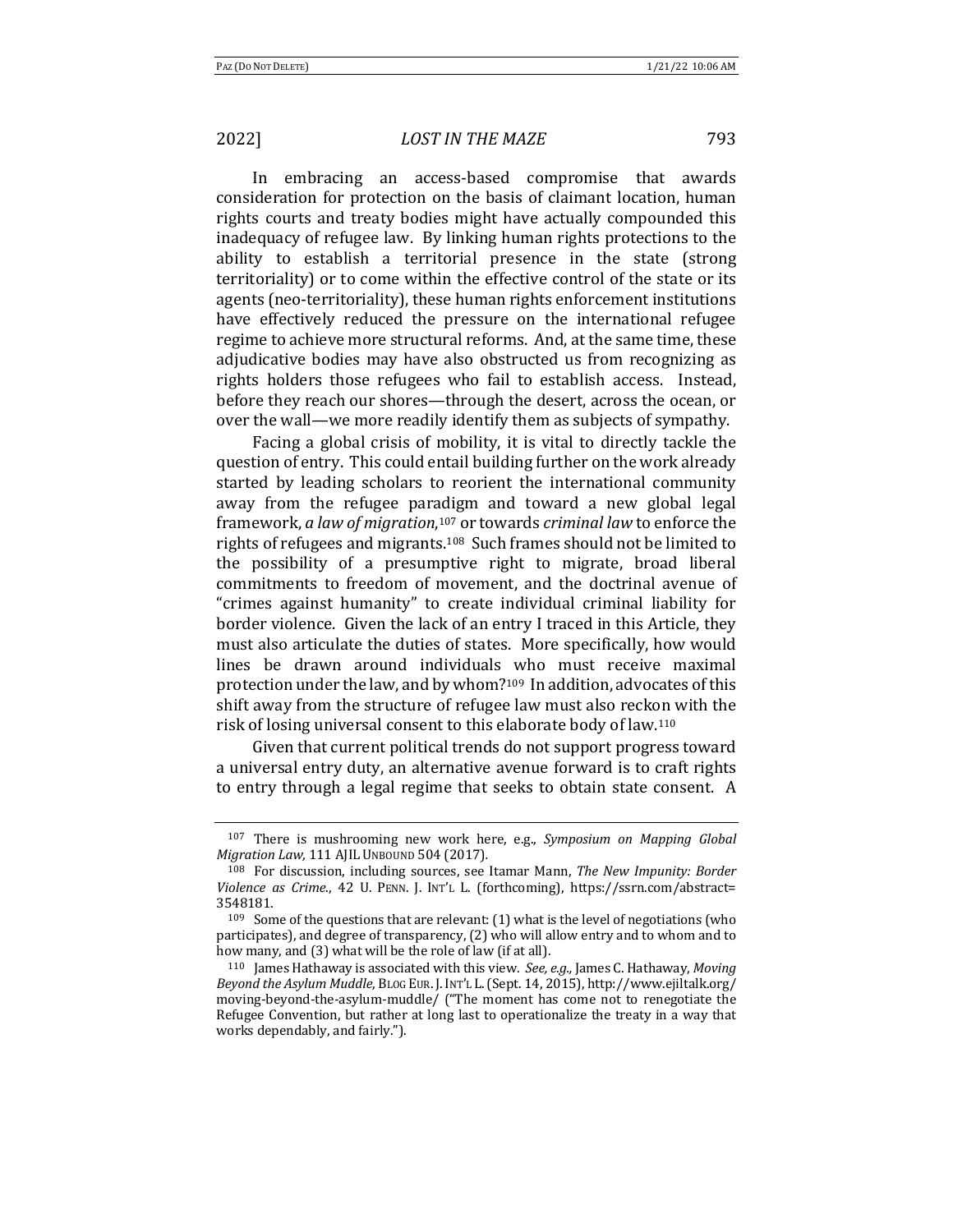number of structures are possible that would expand a right to entry conditional upon prior state authorization, and I list here some examples. (1) *International*: create agreed upon entry duties by galvanizing state commitments to combat certain global ills, such as those that are climate- or inequality-related (e.g., resettlement programs). This entry derives from politics, not adjudication, and, if granted, is an exceptional act of sovereign grace. (2) *Regional*: entry obligations within smaller communities of states as a function of consensual agreements among them (see intra-regional free movement arrangements such as the European Union, the Economic Community of West African States, and the Southern Common Market MERCOSUR). This entry inheres in a legal duty and operates irrespective of state consent after signing the original agreement. (3) *State*: entry that is rooted in the explicit recognition of certain values by individual states; for example, a state voluntarily allocating entry to advance diversity (e.g., U.S. diversity VISA lottery).

Of course, it is impossible to predict the efficacy of any of these structures. It might turn out that ad hoc mechanisms tailored to specific states or regions might carry adverse consequences for some sub-sets of refugees. For example, states could select in favor of refugees who come from particular locations (for example, regions closer to Europe), or a favored religion (Jewish refugees going to Israel, $111$  or Christians going to predominantly Christian states), or particular features or skills (athletes, doctors).<sup>112</sup> Such considerations could trump the gravity of an individual's predicament. In addition, entry that is a function of an ad hoc unilateral state action always remains tenuous and could be reversed at will.

In a legal reality that accords the state monopoly over human mobility, however, shifting focus from a universal normative frame to ad hoc mechanisms that are tailored to address interests of specific states might nonetheless provide better protective outcomes. Such interests could include expanding and diversifying labor, growing the state's tax base, mitigating the effect of an aging population, and incorporating young men into the market instead of leaving them at the border. This approach would encourage the state to take in more

 $111$  In 1950, Israel passed the Law of Return securing the right of "Every Jew ... to come to the State of Israel as an immigrant," ("oleh") and, in 1952, it passed the Law of Nationality, making "[e]very immigrant in the sense of the Law of Return of 1950 . . . an Israeli citizen." In these twin laws, Israel exercised its discretion as a state to permit entry for Jews. Law of Return,  $5710-1950$ , 4 LSI 114 (1950) (Isr.), art. 1; Nationality Law, 5712-1952, 6 LSI 50 (1950), art. 2.

<sup>112</sup> SHACHAR, *supra* note 96.